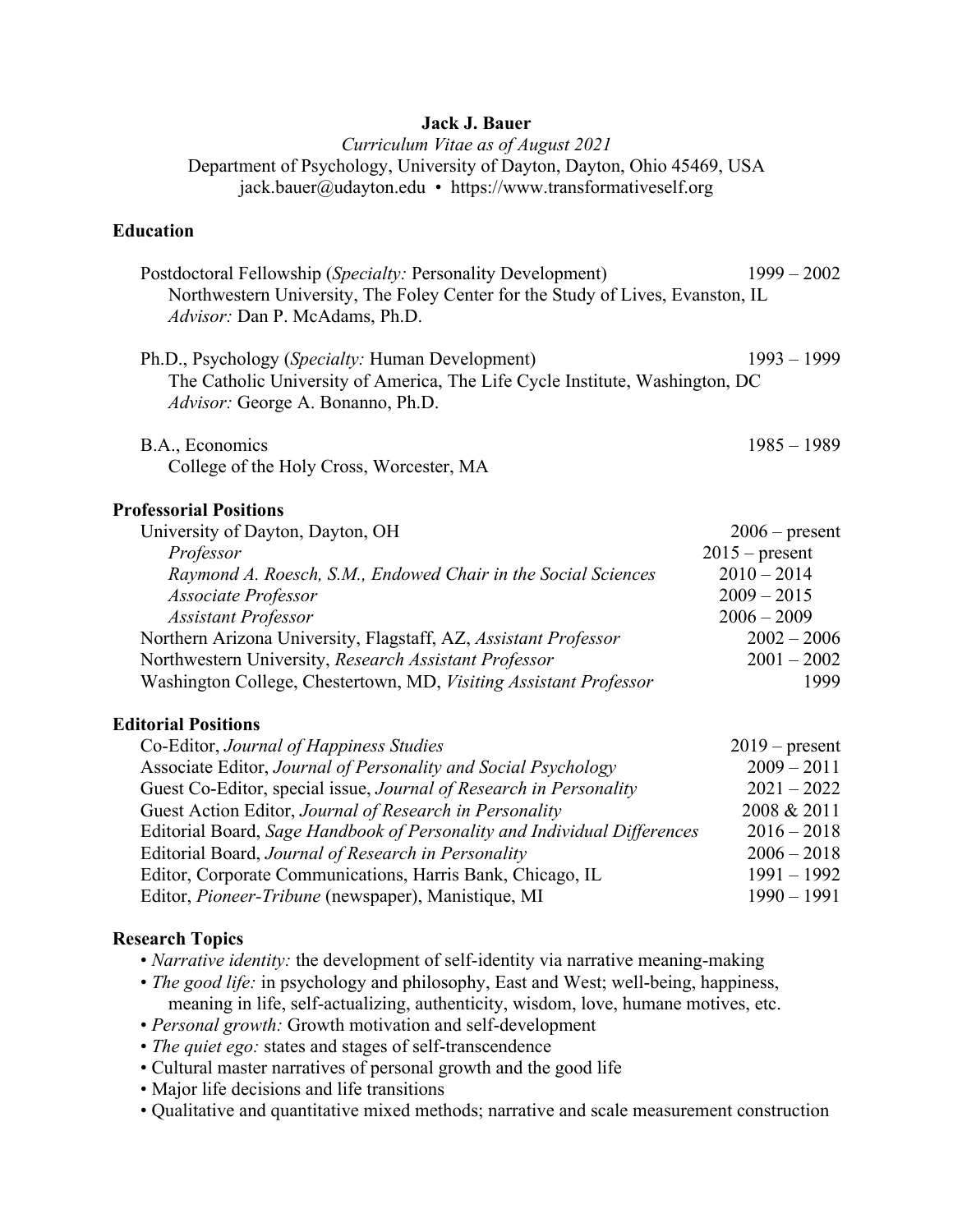### **Courses Taught**

*Graduate:* Personality Development; History of Psychology

*Undergraduate:* Personality; Adult Development and Aging; Self and Identity; History of Psychology; Human Growth and Development (for non-majors); Life-Span Development; Child Psychology; Intentional Self-Development; Summer Study Abroad Prep; Social Psychology; Introduction to Psychology

### **Books**

- Bauer, J. J. (2021). *The Transformative Self: Personal Growth, Narrative Identity, and the Good Life*. New York: Oxford University Press.
- Wayment, H. A., & Bauer, J. J. (Eds.) (2008). *Transcending Self-Interest: Psychological Explorations of the Quiet Ego*. Washington, D.C.: American Psychological Association Books.

### **Journal Articles and Book Chapters** *(\*co-authored with students)*

- \*Bauger, L., Bongaardt, R., & Bauer, J. J. (2021). Complexity and happiness? The development of self-authorship, eudaimonic motives, age, and subjective well-being. *Journal of Happiness Studies*, *22*, 1313-1340.
- \*Bauer, J. J., Park, S.W., Kamide, H., Pesola, N. V., Kamble, S. V., Graham, L. E., DeBrosse, J., & Waddar, M. S. (2020). Growth motivation and well-being in the U.S., Japan, Guatemala, and India. *Journal of Happiness Studies, 21*, 899-919.
- DesAutels, P., & Bauer, J. J. (2020). Virtuous women. In E. Nahmias, T. Polger, & W. Zhao (Eds.), *The natural method: Essays on ethics, mind, and self in honor of Owen Flanagan* (pp. 157-172). Cambridge, MA: MIT. *• This book is in the field of philosophy*
- \*Bauer, J. J., Graham, L. E., Lauber, E. A., & Lynch, B. P. (2019). What growth sounds like: Redemption, self-improvement, and eudaimonic growth across different life events in relation to well-being. *Journal of Personality, 87*, 546-565.
- Bauer, J. J., King, L. A., & Steger, M. F. (2019). Meaning-making, self-determination theory, and the question of wisdom in personality. *Journal of Personality, 87*, 82-101.
- Bauer, J. J., & DesAutels, P. (2019). Eudaimonia<sup>Cosmopolitan</sup>: Toward an integrative, developmental model of a good life. In B. Soek (Ed.), *Naturalism, Human Flourishing and Asian Philosophy: Owen Flanagan and Beyond*, pp. 53-73. Albany, NY: SUNY Press.

*• This book is in the field of philosophy*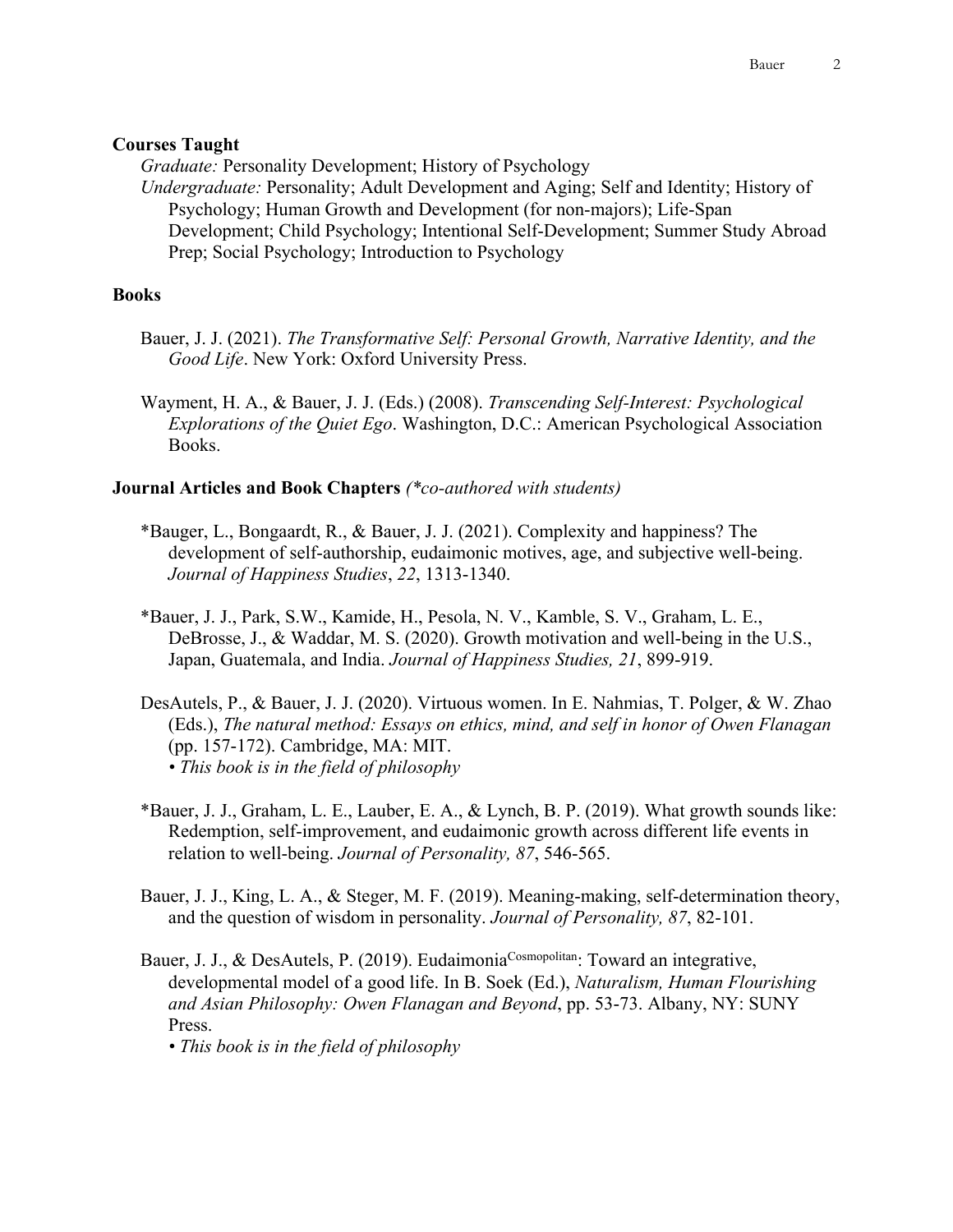- \*Bauer, J. J., & Shanahan, C. (2019). Gratitude, authenticity, and self-authorship. In R. C. Roberts & D. Telech (Eds.), *The Moral Psychology of Gratitude* (pp. 217-242). London: Rowman & Littlefield. *• This book is in the field of philosophy*
- Bauer, J. J., & DesAutels, P. (2019). When life gets in the way: Generativity and the development of non-idealized virtues in women's life stories. *Journal of Moral Education, 48*, 126-145.
- Bauer, J. J., & DesAutels, P. (2019). Toward an integrated psychology and philosophy of good life stories. In N. E. Snow & D. Narvaez (Eds.) *Self, Motivation, and Virtue: Innovative interdisciplinary research*, pp. 127-146. New York: Routledge. *• Interdisciplinary: psychology and philosophy*
- Wayment, H. A., & Bauer, J. J. (2018). The quiet ego: Motives for self-other balance and growth in relation to well-being. *Journal of Happiness Studies, 19*, 881-896.
- Wayment, H. A., & Bauer, J. J. (2017). The quiet ego: Concept, Measurement, and Well-Being. In M. Robinson & M. Eid (Eds.), *The Happy Mind: Cognitive Contributions to Well-Being* (pp. 77-94). New York: Springer.
- Bauer, J. J. (2016). Eudaimonic growth: The development of the goods in personhood (or: cultivating a good life story). In J. Vittersø (Ed.), *Handbook of Eudaimonic Well-Being*, pp. 147-174. Cham, Switzerland: Springer.
- \*Bauer, J. J., Park, S. W., Montoya, R. M., & Wayment, H. A. (2015). Growth motivation toward two paths of eudaimonic self-development. *Journal of Happiness Studies, 16*, 185-210.
- \*Wayment, H. A., Bauer, J. J., & Sylaska, K. (2015). The quiet ego scale: Measuring the compassionate self-identity. *Journal of Happiness Studies, 16*, 999-1033.
- \*Bauer, J. J., Schwab, J. R., & McAdams, D. P. (2011). Self-actualizing: Where ego development finally feels good? *The Humanistic Psychologist*, *39*, 121-136.
- Bauer, J. J. (2011). The postconventional self: Ego maturity, growth stories … and happiness? In A. Pfaffenberger, P. W. Marko, and A. Combs (Eds.), *The Postconventional Personality: Perspectives on Higher Development*, pp. 101-118. Albany, NY: SUNY Press.
- Bauer, J. J., & McAdams, D. P. (2010). Eudaimonic growth: Narrative growth goals predict increases in ego development and subjective well-being three years later. *Developmental Psychology, 46*, 761-772.
- \*Bauer, J. J., & Park, S. W. (2010). Growth isn't just for the young: Growth narratives, eudaimonic resilience, and the aging self. In P. S. Frye and C. L. M. Keyes (Eds.), *New*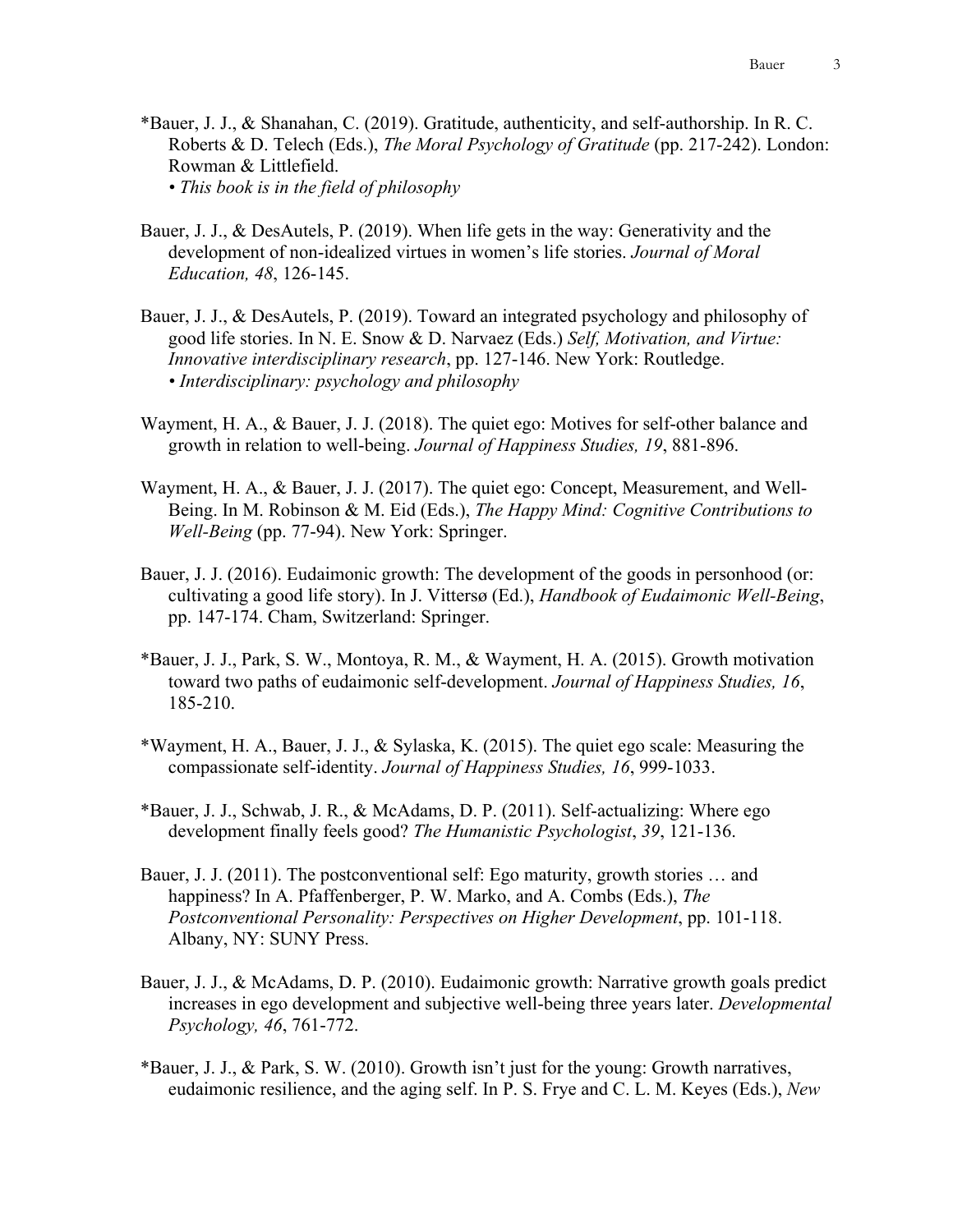*Frontiers in Resilient Aging*, pp. 60-89. Cambridge, England: Cambridge University Press.

- \*Park, S., Bauer, J. J., & Arbuckle, N. B. (2009). Growth motivation attenuates the selfserving attribution. *Journal of Research in Personality, 43*, 914-917.
- Bauer, J. J. (2009). Intentional self-development. In S. J. Lopez (Ed.), *Encyclopedia of Positive Psychology*, pp. 523-527. London: Blackwell.
- Bauer, J. J. (2009). Growth goals. In S. J. Lopez (Ed.), *Encyclopedia of Positive Psychology*, pp. 447-453. London: Blackwell.
- \*Bauer, J. J., & Perciful, M. S. (2009). Constructivism. In S. J. Lopez (Ed.), *Encyclopedia of Positive Psychology*, pp. 226-231. London: Blackwell.
- Bauer, J. J. (2008). How the ego quiets as it grows: Ego development, growth stories, and eudaimonic personality development. In H. A. Wayment & J. J. Bauer (Eds.), *Transcending Self-Interest: Psychological Explorations of the Quiet Ego*, pp. 199-210. Washington, D.C.: American Psychological Association Books.
- Bauer, J. J., & Wayment, H. A. (2008). The psychology of the quiet ego. In H. A. Wayment & J. J. Bauer (Eds.), *Transcending Self-Interest: Psychological Explorations of the Quiet Ego*, pp. 3-19. Washington, D.C.: American Psychological Association Books.
- Bauer, J. J., McAdams, D. P., & Pals, J. L. (2008). Narrative identity and eudaimonic wellbeing. *Journal of Happiness Studies, 9*, 81-104. • Part of a special issue on eudaimonic well-being
- Dickson, K. L., & Bauer, J. J. (2008). Do students learn course material during crib sheet construction? *Teaching of Psychology, 35*, 1-4.
- \*Park, S., Bauer, J. J., & Arbuckle, N. B. (2008). Growth motivation: A buffer against low self-esteem. *The Ohio Psychologist, 55*, 18-20.
- Bauer, J. J. (2007). Happiness: Evidence for Aristotle (and then some). (A review of J. Haidt, *The Happiness Hypothesis: Finding Modern Truth in Ancient Wisdom*.) *Journal of Positive Psychology, 2*, 76-78.
- \*McAdams, D. P., Bauer, J. J., Sakaeda, A. R., Anyidoho, N. A., Machado, M. A., Magrino-Failla, K., White, K. W., Pals, J. L. (2006). Continuity and change in the life story: A longitudinal study of autobiographical memories in emerging adulthood. *Journal of Personality, 74*, 1371-1400.
- \*Bauer, J. J., McAdams, D. P., & Sakaeda, A. R. (2005). Interpreting the good life: Growth memories in the lives of mature, happy people. *Journal of Personality and Social Psychology, 88*, 203-217.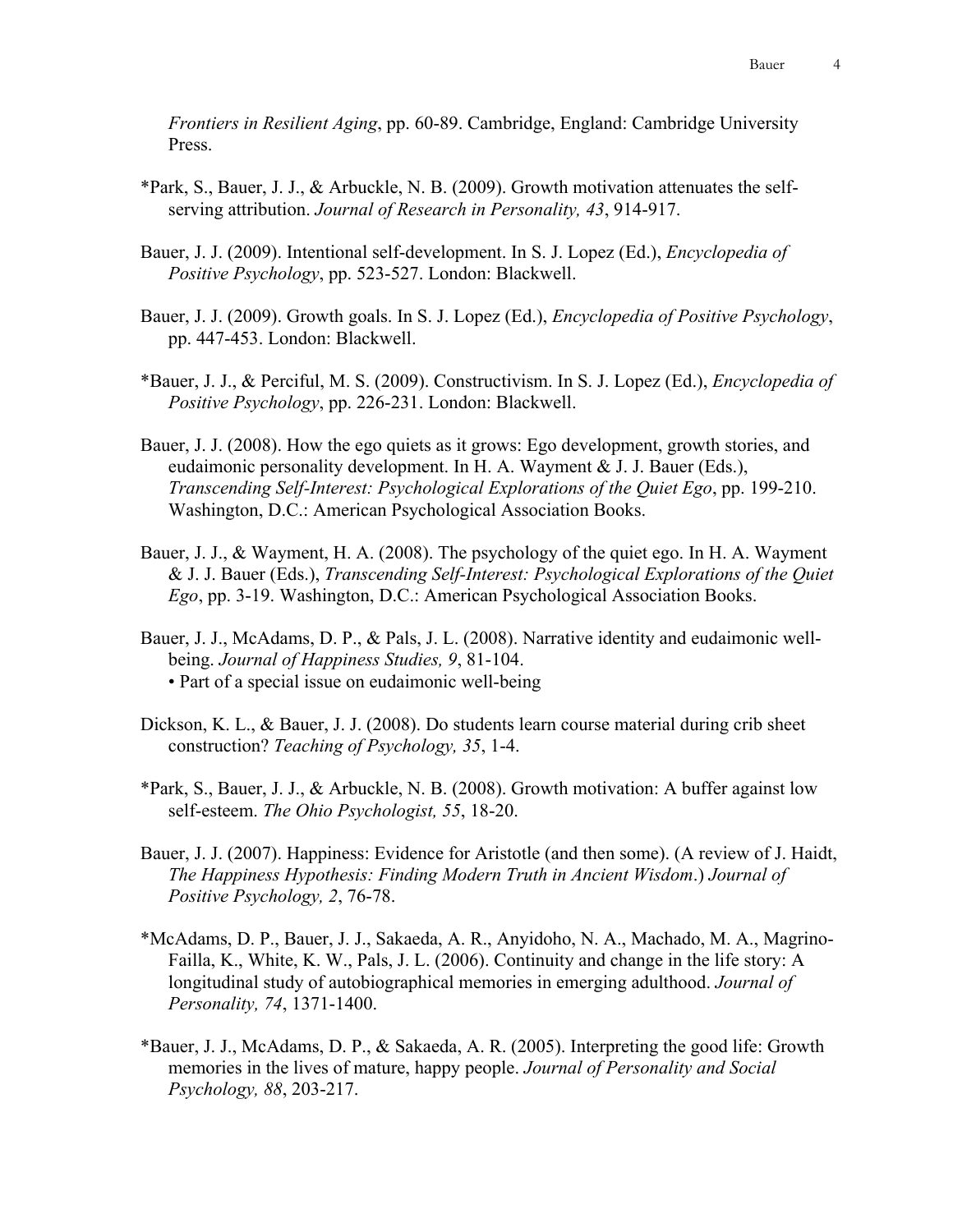- \*Bauer, J. J., McAdams, D. P., & Sakaeda, A. R. (2005). Crystallization of desire and crystallization of discontent in narratives of life-changing decisions. *Journal of Personality, 73*, 1181-1213.
- Bauer, J. J., & McAdams, D. P. (2004). Growth goals, maturity, and well-being. *Developmental Psychology, 40*, 114-127.
- Bauer, J. J., & McAdams, D. P. (2004). Personal growth in adults' stories of life transitions. *Journal of Personality*, 72, 573-602.

• Part of a special issue showcasing original research on narrative identity

- McAdams, D. P., & Bauer, J. J. (2004). Gratitude in modern life: Its manifestations and development. In R. A. Emmons and M. E. McCullough (Eds.), *The Psychology of Gratitude* (pp. 81-99). New York: Oxford University Press.
- Bauer, J. J. (2003). Making sense of making sense of loss. (Review of Robert A. Neimeyer (Ed.), *Meaning reconstruction and the experience of loss*.) *Contemporary Psychology: The APA Review of Books, 48*, 165-167.
- Bauer, J. J., & Bonanno, G. A. (2001a). Continuity amid discontinuity: Bridging one's past and present in stories of conjugal bereavement. *Narrative Inquiry, 11*, 123-158.
- Bauer, J. J., & Bonanno, G. A. (2001b). Doing and being well (for the most part): Adaptive patterns of narrative self-evaluation during bereavement. *Journal of Personality, 69*, 451- 482.
- Bauer, J. J., & Bonanno, G. A. (2001c). I can, I do, I am: The narrative differentiation of selfefficacy and other self-evaluations while adapting to bereavement. *Journal of Research in Personality, 35*, 424-448.
- Hart, H. M., McAdams, D. P., Hirsch, B. J., & Bauer, J. J. (2001). Generativity and social involvement among African-American and among White adults. *Journal of Research in Personality, 35*, 208-230.
- Bauer, J. J., & McAdams, D. P. (2000). Competence, relatedness, and autonomy in life stories. *Psychological Inquiry, 11*, 276-279.

#### **Talks** *(\*co-authored with students)*

- Bauer, J. J. (2021, September). *The transformative self: Cultivating humane growth for the self and others through narrative*. Invited talk, St. Remy Initiative lecture series for area teachers and principals, Dayton, OH.
- Bauer, J .J. (2021, April) *The transformative self: Personal growth, narrative identity, and the good life*. Invited talk, University of Missouri, Columbia.
- Bauer, J. J. (2020, October). *The transformative self: Growth themes in narrative identity*. Invited virtual Q&A, University of California, Riverside.
- Bauer, J. J. (2018, April). *The transformative self: Growth isn't just for the young*. Invited talk, Community of St. Peter lecture series, Cleveland, OH.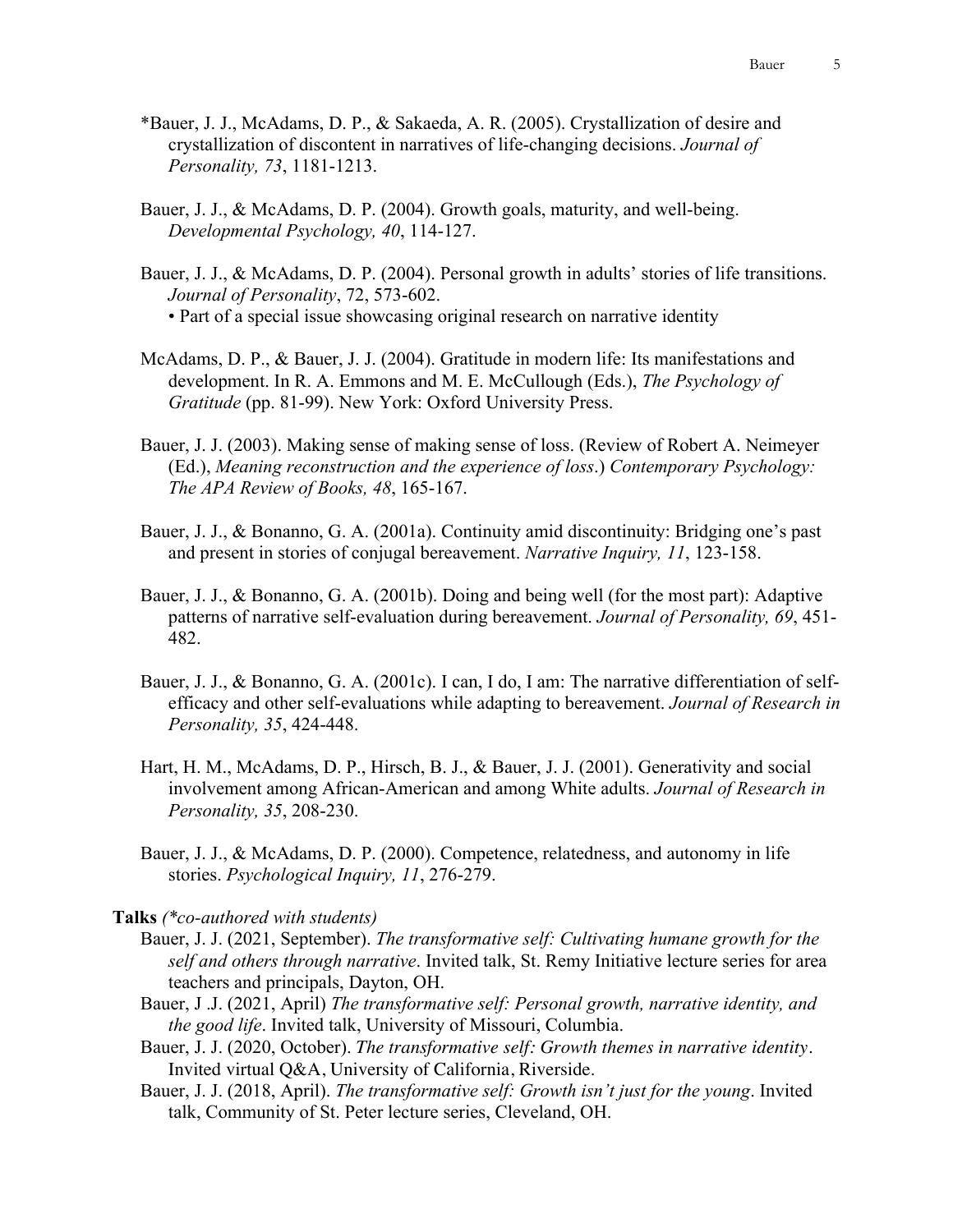- DesAutels, P., & Bauer, J. J. (2018, February). *The virtuous self-development of women in non-ideal circumstances*. Talk at Workshop on Moral Reasoning under Oppressive Social Conditions, Concordia University, Montreal, Canada. *• In the field of philosophy*
- DesAutels, P., & Bauer, J. J. (2017, September). *Virtuous women*. Invited talk, Duke University, Durham, NC.

*• In the field of philosophy*

\*Bauer, J. J., & Shanahan, C. (2017, September). *Gratitude, authenticity, and selfauthorship*. The Moral Psychology of Gratitude Forum, University of Chicago, Chicago, IL.

*• In the field of philosophy*

DesAutels, P., & Bauer, J. J. (2017, June). *When life gets in the way: Non-idealized paths of virtuous self-development*. The Self, Motivation, and Virtue Conference, University of Oklahoma, Norman, OK.

*• Transdisciplinary: psychology and philosophy*

Bauer, J. J., & DesAutels, P. (2016, May). *Toward eudaimonic growth: Constructing a good life story in non-idealized contexts*. The Self, Motivation, and Virtue Conference, University of Notre Dame, South Bend, IN.

*• Transdisciplinary: psychology and philosophy*

- Bauer, J. J. (2015, May). *Life stories and transitions*. Proctor & Gamble, Clay Street Project, Cincinnati, OH.
- Bauer, J. J., & DesAutels, P. (2015, March). *Eudaimonic growth: How virtues and motives shape the narrative self and its development within a social ecology*. The Transdisciplinary Moral Forum, Marquette University, Milwaukee.

*• Transdisciplinary: psychology and philosophy*

- Bauer, J. J. (2014, April). *The transformative self: Narrating growth at the margins of personhood*. Invited speaker for the lecture series, "The Transformative Periphery: Negotiating Identities from the Margins," part of the "Identities in Transformation" research program at the interdiscplinary Long Room Hub at Trinity College, Dublin, Ireland.
- Bauer, J. J. (2013, June). *What is a good life?* Invited paper at the annual meeting of the Society for Personology, Northampton, MA.
- Bauer, J. J. (2013, January). *Transformation and narrative identity: An introduction*. Paper for symposium at the annual convention of the Society for Personality and Social Psychology, New Orleans. Symposium for Div. 8 –Personality and Social Psychology.
- Bauer, J. J. (2012, November). *Growth is not just for the young: Narratives of the aging, transformative self*. Paper in symposium (J. Lodi-Smith & S. K. Whitbourne, co-chairs), Creative approaches to integrating idiographic and nomothetic methods to study the lived life. Annual convention of the Gerontological Society of America, San Diego, CA.
- Bauer, J. J. (2012, October). *Compassion and the transformative self*. Invited paper at the Living Compassion Conference, Northern Arizona University, Flagstaff, AZ.
- \*Bauer, J. J., & Graham, L. E. (2012, March). *The transformative self: Transcendence in narratives of eudaimonic growth*. Paper in symposium (J. Martin & M. Freeman, cochairs), Narrative perspectives in the psychology of personhood. Annual convention of the Society for Humanistic Psychology, Pittsburgh.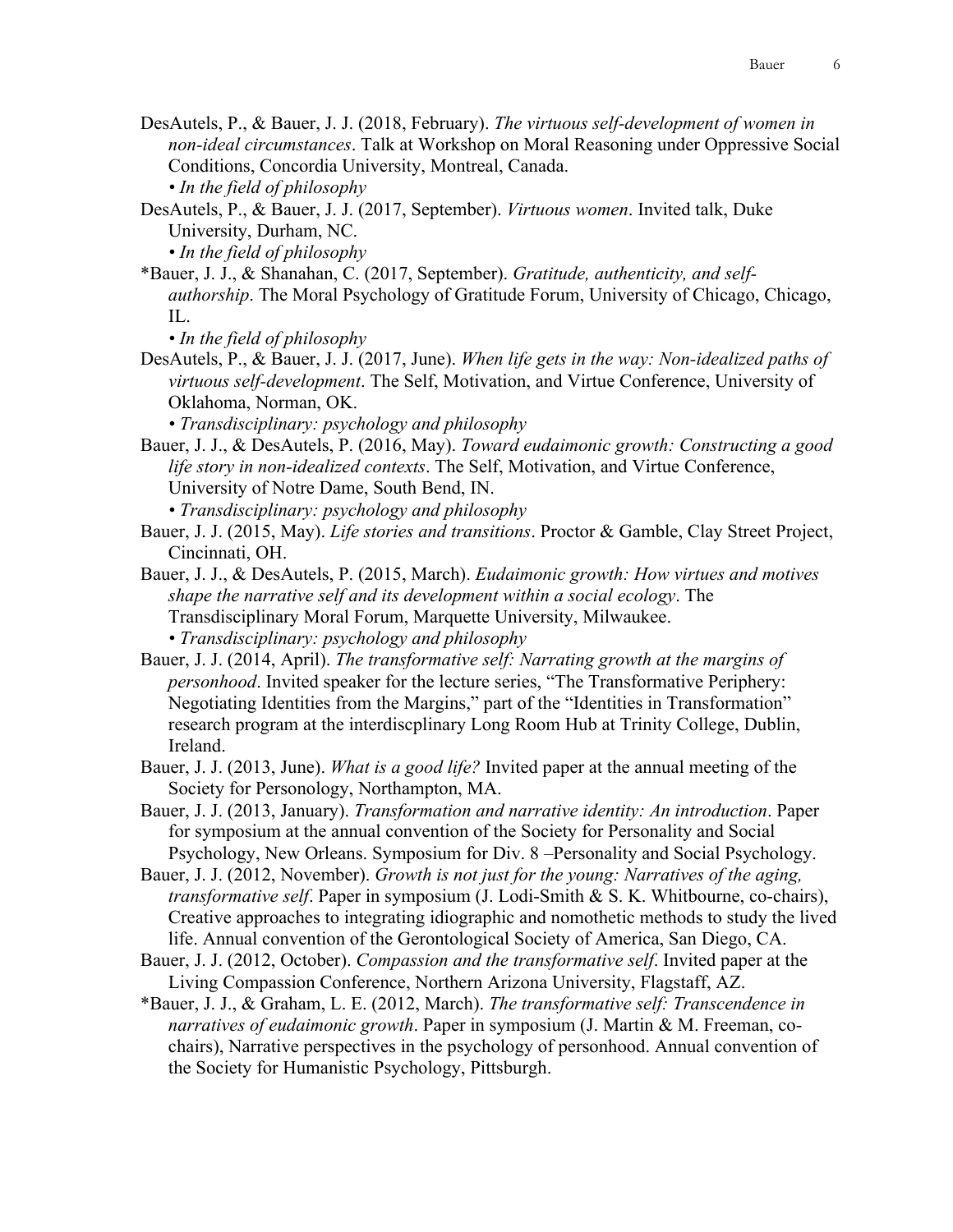- Bauer, J. J. (2011, November). *The science of life stories and personal growth*. Invited symposium paper for the annual Spotlight on Technology, Art, Research, and Scholarship, University of Dayton.
- Bauer, J. J. (2011, May). *The inimitable narratives of eudaimonic growth*. Invited paper for colloquium at Wright State University, Dayton, OH.
- Bauer, J. J. (2011, February). *The humanities and the education pie: Be the crust, not a piece*. Paper for the 18th Annual Humanities Symposium (P. A. Johnson, Chair), University of Dayton.
- Bauer, J. J. (2010, September). *Meaning, happiness, and science*. Keynote address for the Annual Joint Installation of Endowed Chairs at the University of Dayton. Dayton, OH.
- Bauer, J. J. (2009, November). *Life stories and the science of personal growth*. Invited paper for colloquium at Wittenberg University, Springfield, OH.
- \*Park, S., & Bauer, J. J. (2009, May). *Portraits of subjective and psychological well-being*. Paper presented at the annual meeting of the Midwestern Psychological Association, Chicago.
- \*Bauer, J. J., Park, S., & McAdams, D. P. (2009, February). *The incremental validity of growth narratives in the eudaimonic personality*. Paper in symposium (J. Lodi-Smith, chair), Incremental Validity of Narratives as Predictors of Psychological Health." Annual convention of the Society for Personality and Social Psychology, Tampa, FL.
- Bauer, J. J., & McAdams, D. P. (2006, August). *Self-transcendence in life stories and the development of a quiet ego*. Paper in symposium (M. R. Leary, chair), Paths to a Quiet Ego: Reducing the Effects of Excessive Egotism. Annual convention of the American Psychological Association, New Orleans.
- Bauer, J. J. (2005, October). *The heart and the head: Two paths of self-transcendence in stories of personal growth*. Invited paper at conference at Northern Arizona University, "The Quiet Ego: Implications of a Less-Defensive Orientation of the Self," Flagstaff, AZ.
- Bauer, J. J. (2005, October). *The history and scope of quiet ego research*. Opening talk at conference at Northern Arizona University, "The Quiet Ego: Implications of a Less-Defensive Orientation of the Self," Flagstaff, AZ.
- Bauer, J. J. (2005, August). *Growth goals and the intentional cultivation of the good life*. Paper in symposium (J. J. Bauer, chair), Growth Stories: Narrative Identity Development and Its Empirically Emerging Principles. Annual convention of the American Psychological Association, Washington, DC.
- Bauer, J. J. (2005, August). *Growth stories and the good life*. Paper in symposium (A. H. Pfaffenberger & J. J. Bauer, co-chairs), Higher Stages of Personality Development. Annual convention of the American Psychological Association, Washington, DC.
- Bauer, J. J., & McAdams, D. P. (2004, April). *Major life goals, goal hierarchies, and personality development*. Paper at annual convention of the Rocky Mountain Psychological Association, Reno, NV.
- Bauer, J. J. (2003, August). *Growth and well-being in stories of career transitions*. Paper in symposium (D. Blustein, chair), New Perspectives of Vocational Psychology: Views from across the Disciplines. Annual convention of the American Psychological Association, Toronto.
- Bauer, J. J., & Bonanno, G. B. (2002, May). *Narrative self-evaluation while adapting to loss*. Paper at annual convention of the Midwestern Psychological Association, Chicago.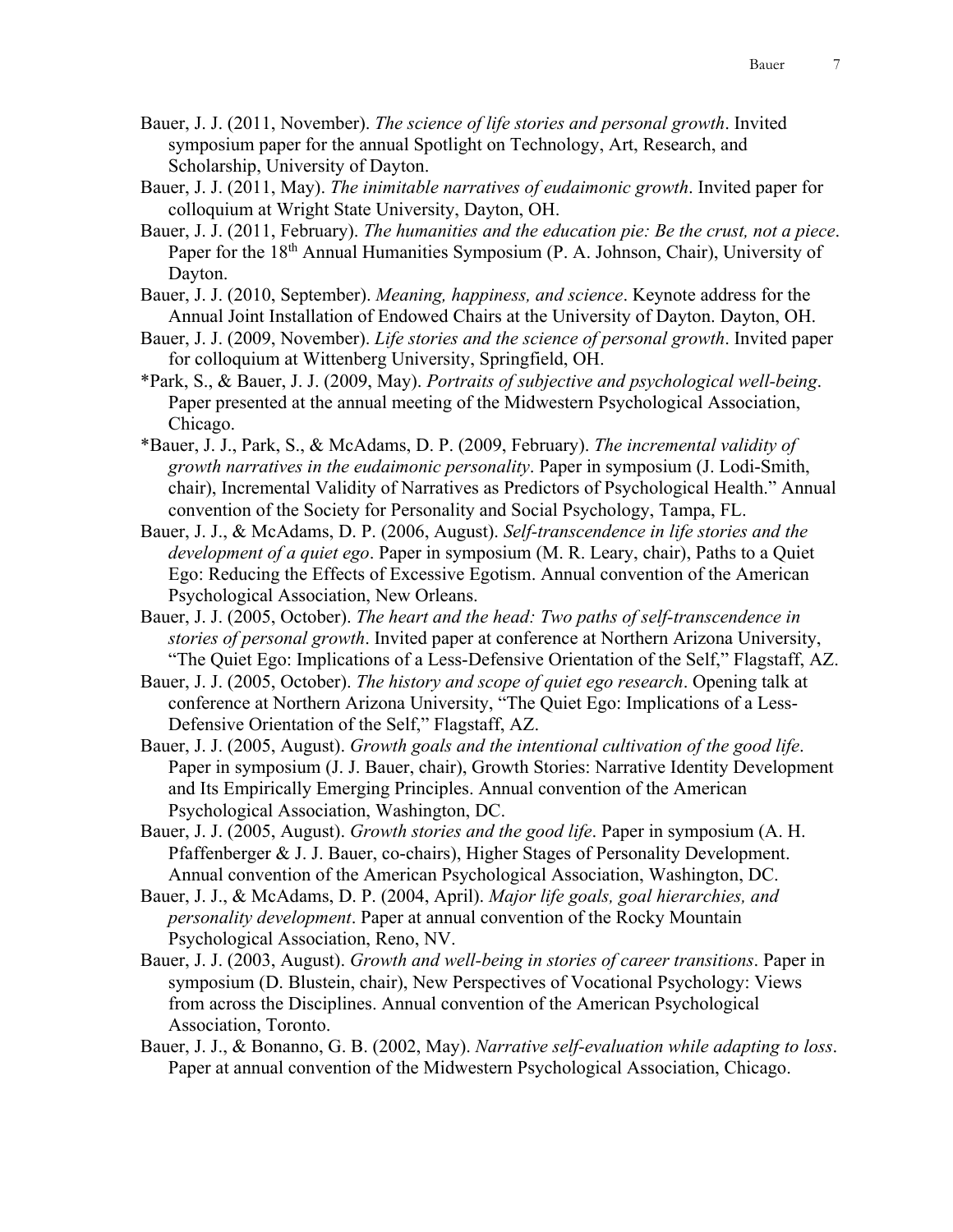- Bauer, J. J. (2002, February). *Goals, memories, and the self-regulation of personality development*. Invited paper at psychology colloquium at Vassar College, Poughkeepsie, NY.
- Bauer, J. J. (2001, October). *What growth sounds like*. Invited address, Advocate Ravenswood Medical Center, Chicago.
- Bauer, J. J. (2001, August). *Growth and well-being in stories of voluntary life transitions*. Paper at Positive Psychology Summer Training Institute, Sea Ranch, CA.
- \*Bauer, J. J., & Sakaeda, A. R. (2001, July). *Growth themes in autobiographical memories*. Paper in symposium (B. Woike, chair), Advances in Autobiographical Memory Research: Implications for Developmental and Personality Psychology. The Third International Conference on Memory, Valencia, Spain.
- \*Bauer, J. J., Sakaeda, A. R., & McAdams, D. P. (2001, May). *Desire and discontent in making life decisions*. Paper at annual convention of the Midwestern Psychological Association, Chicago.
- Bauer, J. J. (2000, November). *Personal growth and the life story*. Invited paper for colloquium series at Teachers College, Columbia University, New York.
- Bauer, J. J. (1998, November). *Personality and social psychological perspectives on narrative identity during life change*. Paper at annual meeting of the Capitol Area Social Psychological Association, Washington, DC.

#### **Poster Presentations** *(\*co-authored with students)*

- \*Weatherbie, K., Musumeci, M., & Bauer, J. J. (2020, February). *How gender affects me: Personal narratives of gender events in relation to maturity and well-being*. Poster at the annual convention of the Society for Personality and Social Psychology, New Orleans.
- \*Vargas, G. M., Potempa, A. A., & Bauer, J. J. (2020, February). *Exploring themes of generativity in family stories*. Poster at the annual convention of the Society for Personality and Social Psychology, New Orleans.
- \*DeBrosse, J., & Bauer, J. J. (2019, February). *Narratives of lost meaningfulness: When contamination sequences have humanistic themes*. Poster at the annual convention of the Society for Personality and Social Psychology, Portland.
- \*Jurgens, C., & Bauer, J. J. (2019, February). *Relatedness and well-being in the digital age*. Poster at the annual convention of the Society for Personality and Social Psychology, Portland.
- \*Shanahan, C., & Bauer, J. J. (2019, February). *Essentialist and existentialist authenticity.* Poster at the annual convention of the Society for Personality and Social Psychology, Portland.
- \*Bauer, J. J., Montoya, R. M., Bauger, L., & Keefer, L. A. (2018, March). *Cultivating versus searching for meaning in life*. Poster at the annual convention of the Society for Personality and Social Psychology, Atlanta.
- \*Bauer, J. J., Lauber, E. A., & Keefer, L. A. (2017, January). *Look how wise and virtuous i am: Distinguishing eudaimonic materialism from eudaimonic humanism and related motives*. Poster at the annual convention of the Society for Personality and Social Psychology, San Antonio.
- \*Bauer, J. J., Prosser, J. L., Marshall, A. A., Auge, M., Holzhauser, M., & Greco, A. (2016, January). *What growth sounds like: Distinguishing narrative themes of eudaimonic growth and narrative tones of redemption, recovery, and self-improvement*. Poster at the annual convention of the Society for Personality and Social Psychology, San Diego.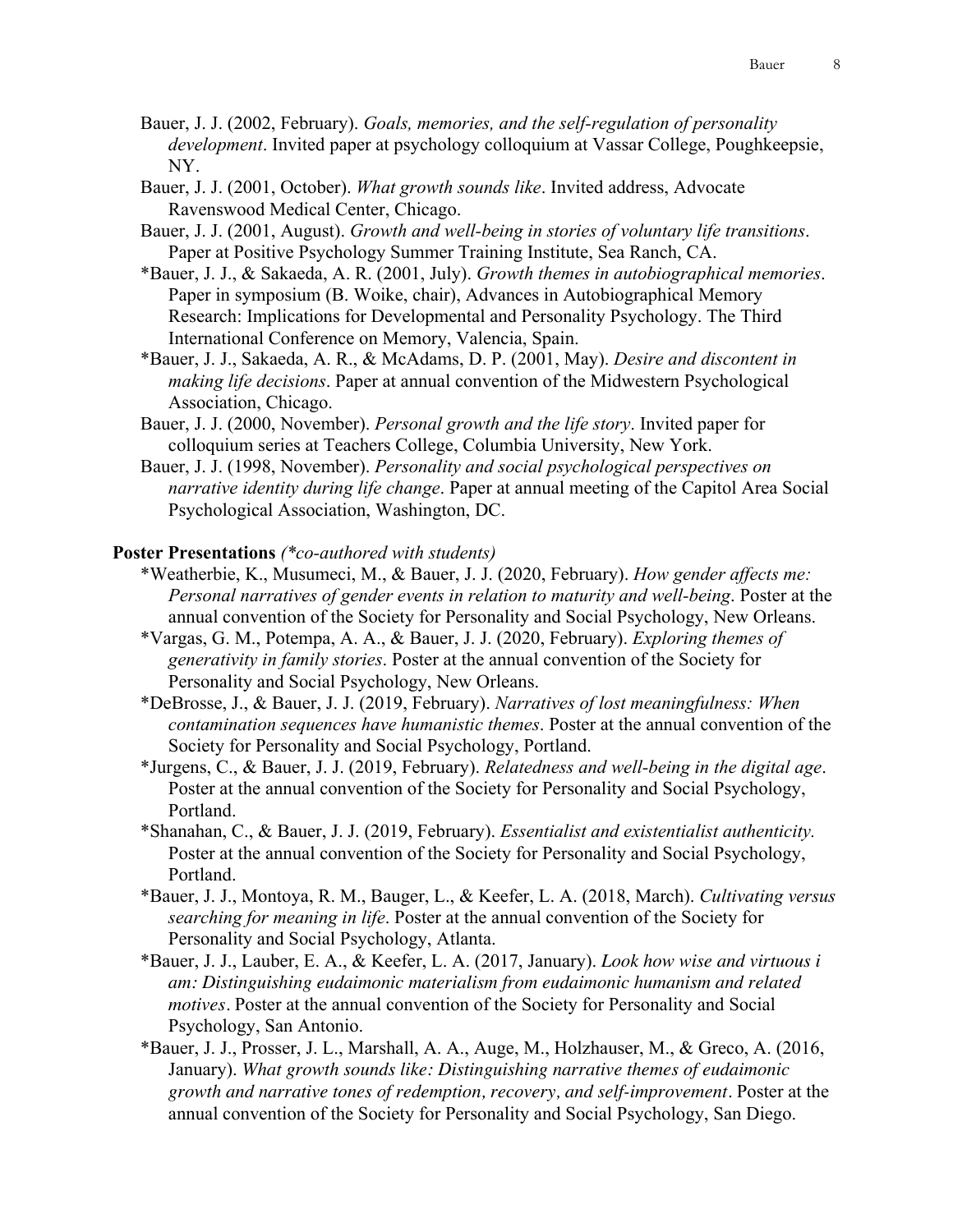- \*Bauer, J. J., Auge, M., Holtzhauser, M., Marshall, A. A., McLean, K. C., & Lilgendahl, J. P. (2015, February). *Young growth, mature growth: What growth sounds like in narratives by age and well-being*. Poster at the annual convention of the Society for Personality and Social Psychology, Long Beach, CA.
- \*Brown, M., & Bauer, J. J. (2015, Feburary). *Writing about my adamantium skeleton: The effect of media self-assimilation on physical strength and male body image*. Poster at the annual convention of the Society for Personality and Social Psychology, Long Beach, CA.
- \*Wayment, H. A., Bauer, J. J., & Sylaska, K. (2014, May). *The Quiet Ego Scale: Measuring the compassionate self-identity*. Poster presented at the annual convention of the Association for Psychological Science, San Francisco.
- \*Bauer, J. J., McLean, K. C., Lilgendahl, J. P., Graham, L. E., Lynch, B. P., & Lauber, E. A. (2014, February). *Growth is not just for the young: Age, well-being, and narratives of growth and redemption*. Poster at the annual meeting of the Society for Personality and Social Psychology, Austin, Texas.
- \*Lauber, E. A., & Bauer, J. J. (2014, February). *Perfectionism: Good, bad, or growth?* Poster at the annual meeting of the Society for Personality and Social Psychology, Austin, Texas.
- Montoya, R. M., & Bauer, J. J. (2013, January). *To B.S. or not to B.S.: Bullshit as a strategy for impression management*. Poster at the annual meeting of the Society for Personality and Social Psychology, New Orleans.
- \*Bauer, J. J., & Graham, L. E. (2012, January). *Narratives of recovery, gain, and growth in relation to well-being*. Poster presented at the annual meeting of the Society for Personality and Social Psychology, San Diego, CA.
- \*Bauer, J. J., Kamble, S. V., & Park, S. W. (2011, January). *Growth motivation in India: Individualism, collectivism, caste, and gender*. Poster presented at the annual meeting of the Society for Personality and Social Psychology, San Antonio, TX.
- \*Park, S. W., Colvin, C. R., Hill, K. M., & Bauer, J. J. (2011, January). *Accuracy and bias in self-perception of academic ability*. Poster presented at the annual meeting of the Society for Personality and Social Psychology, San Antonio, TX.
- \*Boyce, K., Wayment, H. A., & Bauer, J. J. (2011, January). *Self-awareness, interdependence, compassion, and growth: Development of a Quiet Ego Scale*. Poster presented at the annual meeting of the Society for Personality and Social Psychology, San Antonio, TX.
- \*Pesola, N., Bauer, J. J., & Park, S. W. (2010, May). *Growth motivation in Guatemala*. Poster presented at the annual meeting of the Association for Psychological Science, Boston.
- \*Park, S. W., Taylor, B. A., Bauer, J. J., & Montoya, R. M. (2010, May). *A fundamental error in the fundamental attribution error*. Poster presented at the annual meeting of the Association for Psychological Science, Boston.
- \*Arbuckle, N. B., & Bauer, J. J. (2010, February). *The effects of reverse stereotype presentation on performance*. Poster presented at the annual meeting of the Society for Personality and Social Psychology, Las Vegas, NV.
- \*Park, S. W., & Bauer, J. J. (2009, July). *Lack of effort, is it my responsibility? It depends on who you are.* Poster presented at the first annual meeting of the Association for Research in Personality, Evanston, IL.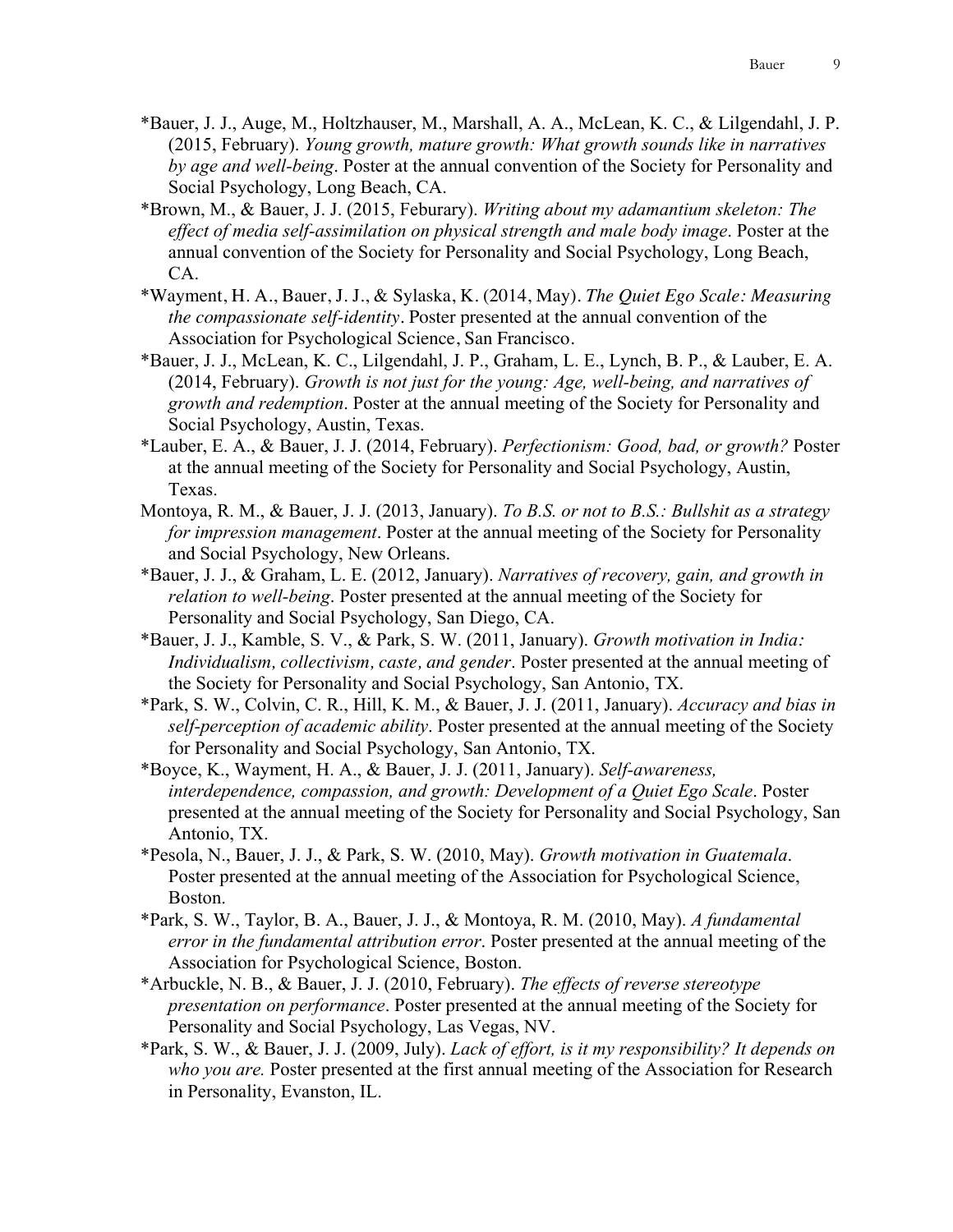- \*Park, S., Bauer, J. J., Arbuckle, N. B., & Kimble, C. E. (2009, February). *Growth motivation attenuates the self-serving bias: An experimental setting*. Poster presented at the annual meeting of the Society for Personality and Social Psychology, Tampa, FL.
- Bauer, J. J., & McAdams, D. P. (2008, August). *Intentional self-development in emerging adulthood*. Poster presented at the annual convention of the American Psychological Association, Boston.
- \*Moncher, C., & Bauer, J. J. (2008, August). *Incident-specific and global self-blame in sexual assault adjustment*. Poster at the annual convention of the American Psychological Association, Boston, 2008.
- \*Park, S., Bauer, J. J., & Arbuckle, N. B. (2008, May). *Growth motivation attenuates the self-serving bias*. Poster session presented at the annual convention of the Association for Psychological Science, Chicago, IL.
- \*Park, S., Bauer, J. J., & Arbuckle, N. B. (2008, May). *Growth motivation moderates the effect of self-esteem on the self-serving attribution*. Poster session presented at the annual convention of the Society for the Study of Motivation, Chicago, IL.
- \*Park, S., Bauer, J. J., & Arbuckle, N. B. (2008, May). *Who has motivation for growth and self-improvement?* Poster session presented at the annual convention of the Society for the Study of Motivation, Chicago, IL.
- \*Bauer, J. J., Wayment, H. A., Park, S., Lauer, A., Perciful, M. S., Arbuckle, N. B. (2008, February). *The growth motivation index: Differentiating cognitive and experiential motives toward development*. Poster presented at the annual convention of the Society for Personality and Social Psychology, Albuquerque.
- Wayment, H. A., & Bauer, J. J. (2008, February). *Wisdom and well-being among college students: The role of savoring and mindfulness*. Poster presented at the annual convention of the Society for Personality and Social Psychology, Albuquerque.
- \*Moncher, C., Finley, G., & Bauer, J. J. (2007, April). *Who's to blame—you, me, or us? The role of blame in adjustment to sexual assault*. Poster presented at the annual meeting of Arizona Psi Chi, Flagstaff, AZ.
- \*Irwin, C. M., Blankenship, V., Bauer, J., & Wayment, H. (2007, March). *Motivation for gambling in senior adults and overall life satisfaction*. Poster presented at the annual convention of the Western Psychological Association, Vancouver, British Columbia, Canada.
- Dickson, K. L., & Bauer, J. J. (2007, March). *Construction and use of crib cards in varying conditions of studying and testing*. Poster presented at the annual convention of the Society for Research on Childhood and Adolescence, Boston.
- \*Buchberg, K., Grahber, C., Wayment, H. A., & Bauer, J. J. (2007, March). *Wisdom and well-being among college students: The role of savoring and mindfulness*. Poster presented at the Arizona Psi Chi Research Conference, Flagstaff, Arizona.
- Bauer, J. J. (2007, January). *Growth goals and the intentional development of maturity and happiness*. Poster presented at the annual convention of the Society for Personality and Social Psychology, Memphis.
- Bauer, J. J., & McAdams, D. P. (2002, August). *Personal growth, interpersonal growth, satisfaction, and voluntary life transitions*. Poster presented at the annual convention of the American Psychological Association, Chicago.
- \*Bauer, J. J., Green, R. M., McAdams, D. P., & Sakaeda, A. R. (2002, February). *The three levels of the good life*. Poster presented at the annual convention of the Society for Personality and Social Psychology, Savannah, GA.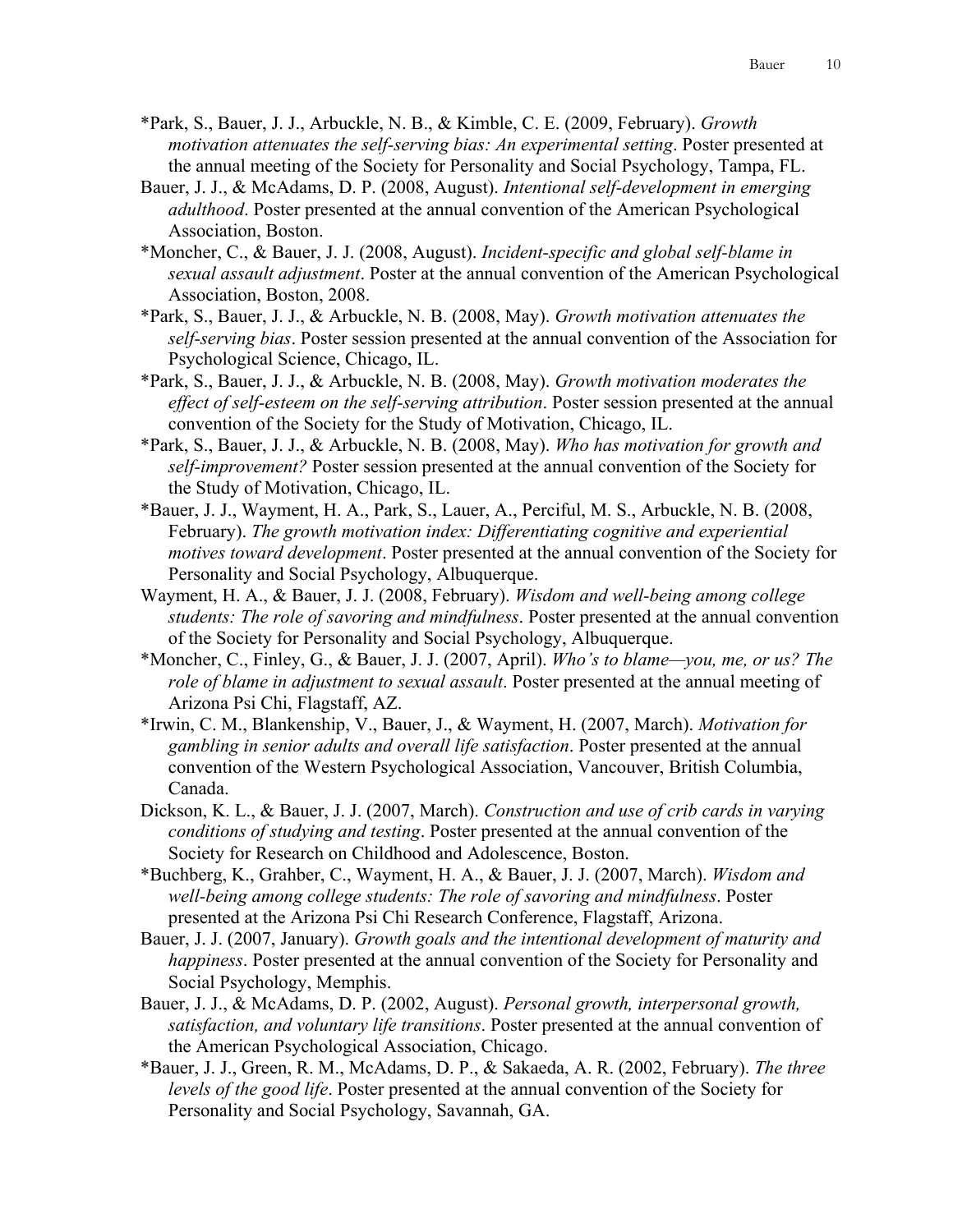- \*Bauer, J. J., Sakaeda, A. R., & McAdams, D. P. (2001, August). *Growth versus consolidation in key episodes of life stories*. Poster presented at the annual convention of the American Psychological Association, San Francisco.
- \*Bauer, J. J., Sakaeda, A. R., Green, R. M., Janis, L., & McAdams, D. P. (2001, February). *Values, goals, growth, and well-being*. Poster presented at the annual convention of the Society for Personality and Social Psychology, San Antonio.
- Bauer, J. J., & Bonanno, G. A. (1999, August). *Constructing narrative identity while adapting to conjugal bereavement*. Poster presented at the annual convention of the American Psychological Association, Boston.

### **Grants, Awards, Recognition**

- Self, Motivation, and Virtue Project of the John Templeton Foundation (2015-2017). P.I. (co-P.I., Peggy DesAutels, Philosophy Department, University of Dayton). Eudaimonic growth: How virtue and motivation shape narrative self development within a social ecology (\$190,000).
- Visiting Scholar, Quality of Life Research Center, Claremont Graduate University (2015).
- Funding to support the launching of the Narrative Research Group (2014, 2016). University of Dayton College of Arts and Sciences (\$2,000).
- John Templeton Foundation (2013-2015). Consultant. (PI: Dr. Julie Exline, Case Western Reserve University.) Religious/spiritual struggle as a fork in the road toward growth or decline: Setting the stage for healing and transformation (\$1.2 million).
- Metanexus Global Network Initiative Catalyst Grant (2009). P.I. What is a good life? Transdisciplinary explorations of a life well lived as interpreted by diverse disciplines and peoples (ranked highly but grant program was terminated prior to award, \$30,000).
- Intramural Research Grants, University of Dayton Research Council (2008–\$5,200; 2007– \$5,344). P.I. – Research on narrative self-identity, eudaimonic personality development, intentional self-development, and voluntary life transitions.
- American Psychological Association Science Directorate Grant (2005). Co-P.I. with Heidi A. Wayment. Funding to co-ordinate the stand-alone conference, "The Quiet Ego: Implications of a Less-Defensive Orientation toward the Self and Others," at Northern Arizona University, October 27-29 (\$13,000).
- Intramural Research Grants, Northern Arizona University (2005–\$11,000; 2004–\$7,600; 2003–\$3,000; 2003–\$2,000). P.I. – Research on narrative self-identity, eudaimonic personality development, intentional self-development, and voluntary life transitions.
- Bi-Annual Award for Outstanding Teaching (2005). Pi Beta Phi sorority, Northern Arizona University.
- Louie Award for Outstanding Teaching (2004). Associated Students of Northern Arizona University.
- Positive Psychology Young Scholars Grant, John Templeton Foundation (2002-2004). P.I. Intentional Self-Development via Voluntary Life Transitions (\$10,000).
- "Most Important Paper of the Year," *Journal of Research in Personality*. For Hart, H. M., McAdams, D. P., Hirsch, B. J., & Bauer, J. J. (2001).
- Positive Psychology Scholar, John Templeton Foundation (2000-2001). Growth and Well-Being in Stories of Voluntary Life Transitions. Selected for First Positive Psychology Summer Training Institute, Sea Ranch, CA (\$500).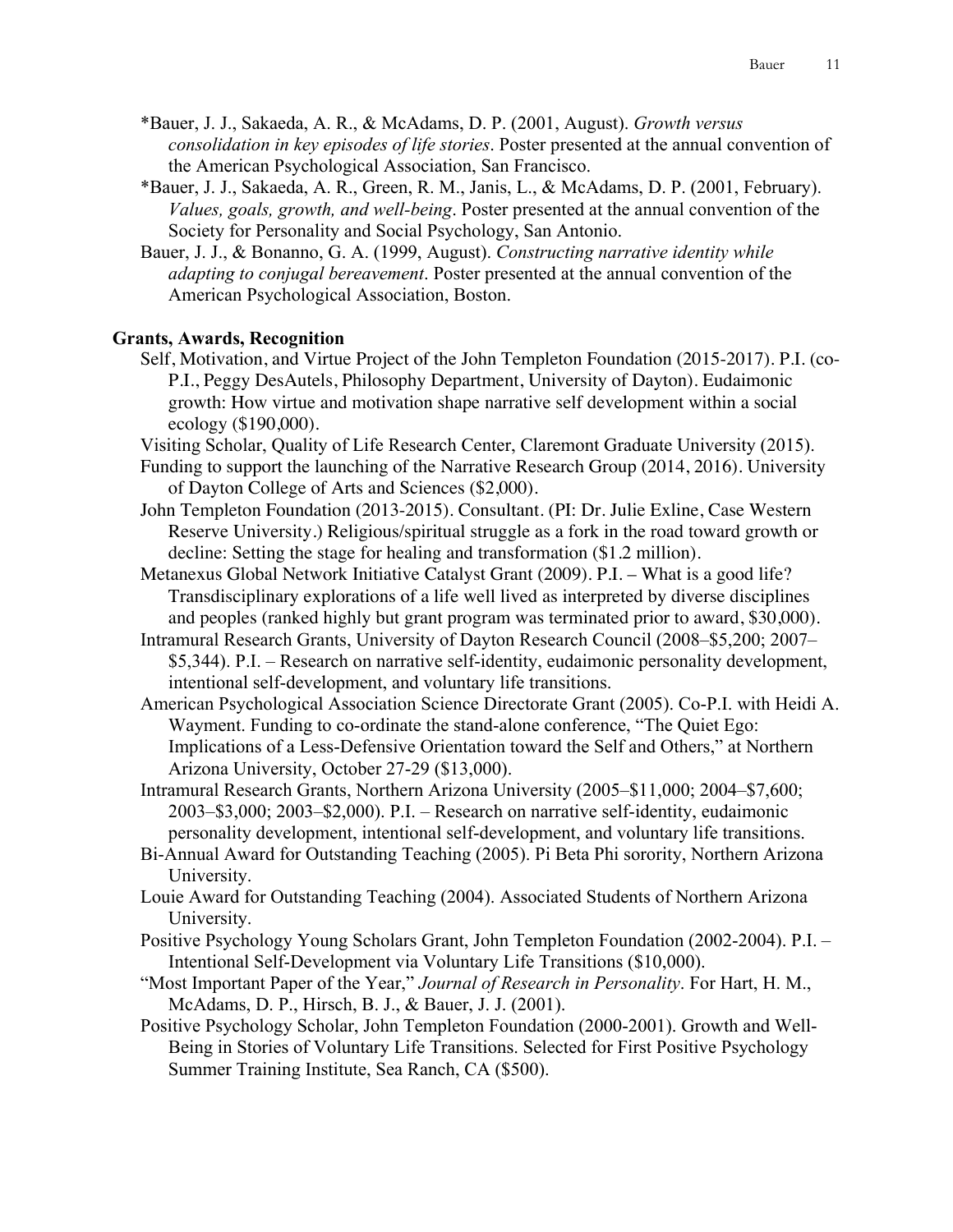### **Conferences, Seminars, & Lecture Series Organized**

*Narrative Identity Collaborative* (2014-2018)

• Founding co-coordinator and sponsor of organization of leading narrative psychology scholars. Conferences: Wellfleet, Cape Cod, MA, 2014; Park City, UT, 2016; Canandaigua, NY, 2018.

*Roesch Chair Lecture in the Social Sciences* (2011 – 2013). Founding coordinator of this lecture series at the University of Dayton, featuring:

• Haidt, J. (2013, September). *The Righteous Mind: Why Good People Are Divided by Politics and Religion.*

• Flanagan, O. (2012, April). *Eudaimonics: Science and Human Flourishing.*

• McAdams, D. P. (2011, April). *George W. Bush and the Redemptive Dream: A Psychological Portrait*.

*Social Sciences Symposium* (2010 – 2013). Coordinated four annual conferences for student research at the University of Dayton. Approximately 175 students participated each year.

*The Quiet Ego Conference: Implications of a Less Defensive Orientation Toward the Self and Others* (October 27-29, 2005). Created and organized by Heidi A. Wayment and Jack

J. Bauer. Northern Arizona University, Flagstaff, AZ.

• This conference brought together leading researchers from the areas of personality, social, developmental, clinical, physiological, and industrial/organizational psychology, as well as sociology, to present and discuss research on the limitations of egotism and the benefits and ways of transcending it

| • Conference speakers (and chapter authors for the Quiet Ego book) included: |                                                                                       |                                             |
|------------------------------------------------------------------------------|---------------------------------------------------------------------------------------|---------------------------------------------|
|                                                                              | Monika Ardelt, Ph.D. (U. of Florida)                                                  | Audrey Korsgaard, Ph.D. (U. of S. Carolina) |
|                                                                              | Jack Bauer, Ph.D., (Northern Arizona U.)                                              | Virginia Kwan, Ph.D. (Princeton U.)         |
|                                                                              | Kirk W. Brown, Ph.D. (Virginia Comm. U.) Mark Leary, Ph.D. (Wake Forest U.)           |                                             |
|                                                                              | Keith Campbell, Ph.D. (U. of Georgia)                                                 | Dan McAdams, Ph.D. (Northwestern U.)        |
|                                                                              | Jennifer Crocker, Ph.D. (U. of Michigan)                                              | Michael McCullough, Ph.D. (U. of Miami)     |
|                                                                              | Ed de St. Aubin, Ph.D. (Marquette U.)                                                 | Bruce Meglino, Ph.D. (U. of So. Carolina)   |
|                                                                              | Julie Exline, Ph.D. (Case West. Reserve U.) Kristin Neff, Ph.D. (U. of Texas, Austin) |                                             |
|                                                                              | Lowell Gaertner, Ph.D. (U. of Tennessee)                                              | Richard Ryan, Ph.D. (U. of Rochester)       |
|                                                                              | Jeff Greenberg, Ph.D. (U. of Arizona)                                                 | Heidi Wayment, Ph.D. (No. Arizona U.)       |
|                                                                              | Holley Hodgins, Ph.D. (Skidmore College)                                              | Derrick Wirtz, Ph.D. (No. Arizona U.)       |
|                                                                              | Margaret Kemeny, Ph.D. (UC-San Fran.)                                                 | Michael Wohl, Ph.D. (Carleton U.)           |
|                                                                              | Michael Kernis, Ph.D. (U. of Georgia)                                                 |                                             |

#### **Chaired Symposia at Professional Conferences**

Bauer, J. J., & Adler, J. M. (Co-chairs; 2013, January). *From crisis to catalyst: The narrative transformation of difficulty into self development*. Symposium at the annual convention of the Society for Personality and Social Psychology, New Orleans. Symposium for Div. 8 – Personality and Social Psychology.

• Speakers included: Kate C. McLean, Ph.D. (University of Toronto), Jennifer Lihlgendahl, Ph.D. (Haverford College), Monisha Pasupathi, Ph.D. (University of Utah), Jonathan M. Adler, Ph.D. (Franklin W. Olin College of Engineering),

Bauer, J. J. (Chair; 2005, August). *Growth Stories: Narrative Identity Development and Its Empirically Emerging Principles*. Symposium for Div. 8 – Personality and Social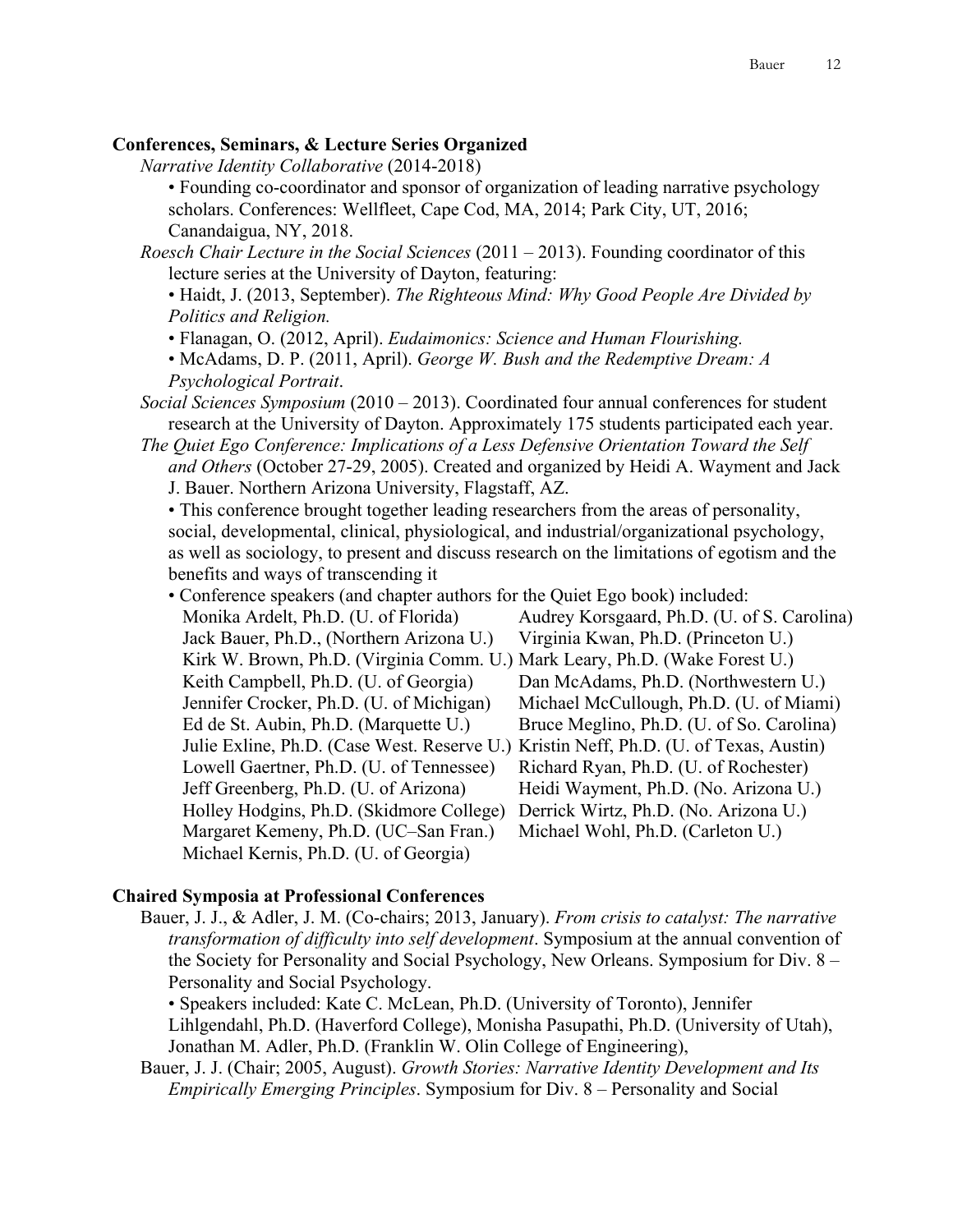Psychology. Annual convention of the American Psychological Association, Washington, DC.

• Speakers included: Kate C. McLean, Ph.D. (University of Toronto), Jennifer L. Pals, Ph.D. (Northwestern University), Monisha Pasupathi, Ph.D. & Trisha Weeks, M.A. (University of Utah), Jack Bauer, Ph.D. (Northern Arizona University), and Dan P. McAdams, Ph.D. (Discussant; Northwestern University).

Pfaffenberger, A. H., & Bauer, J. J. (Co-chairs; 2005, August). *Higher Stages of Personality Development*. Symposium for Div. 32 – Humanistic Psychology. Annual convention of the American Psychological Association, Washington, DC.

• Speakers included: Angela H. Pfaffenberger, M.A. (Saybrook Graduate School), Jack Bauer, Ph.D. (Northern Arizona University), Fred Travis, Ph.D. (Maharishi University), Dane Hewlett, Ph.D. (Fielding Graduate Institute), Susann Cook-Greuter, Ed.D. (Integral Institute), and Tom Greening, Ph.D. (Discussant; Saybrooke Graduate School).

### **Research Instruments Developed**

- *Narrative measures of personal identity (coded by independent researchers with sufficient inter-rater reliability)*
	- Themes of Eudaimonic Growth in Narratives of Personal Memories (Bauer, McAdams, & Sakaeda, 2005a; revised Bauer, Graham, Lauber, & Lynch, 2019)

• Reflective Growth Themes reveal values/motives for cultivating new perspectives on the self and others (previously called Integrative Memories)

• Experiential Growth Themes reveal values/motives for cultivating personally meaningful activities and relationships as well as helping others (three facets) (previously called Intrinsic Memories)

- Themes of Eudaimonic Growth in Narratives of Major Life Goals (Bauer & McAdams, 2004, revised 2010) – also in reflective and experiential forms (previously called Exploratory or Intellectual-Growth Goals and Socio-Emotional Growth Goals, respectively)
- Affective Sequences of Self-Improvement (Bauer, Graham, Lauber, & Lynch, 2019)
- Crystallization of Desire and Crystallization of Discontent in Narratives of Major Life Decisions (Bauer, McAdams, & Sakaeda, 2005b)
- Positive and Negative Self-Evaluations in Personal Narratives (Bauer & Bonanno, 2001b)
- Behavioral (Doing-Based) and Characterological (Being-Based) Self-Evaluations in Personal Narratives (Bauer & Bonanno, 2001b)
- Self-Efficacy in Personal Narratives (Bauer & Bonanno, 2001c)

*Self-reported scale measures of personality characteristics*

- Essentialist versus Existentialist Authenticity Questionnaire (EEAQ Shanahan & Bauer, in prep, based on Bauer, 2021)
- Hedonic, Eudaimonic, Humanistic, & Economistic Motives Scale (HEHE Bauer, in prep)
- Growth Motivation Index (GMI Bauer, Park, Montoya, & Wayment, 2015) • *Translated into Japanese, Spanish, Portuguese, and Turkish*
- Quiet Ego Scale (QES Wayment, Bauer, Sylaska, 2015)
- Life Impact from Transitions (LIFT Bauer & McAdams, 2004b)

### **Workshops**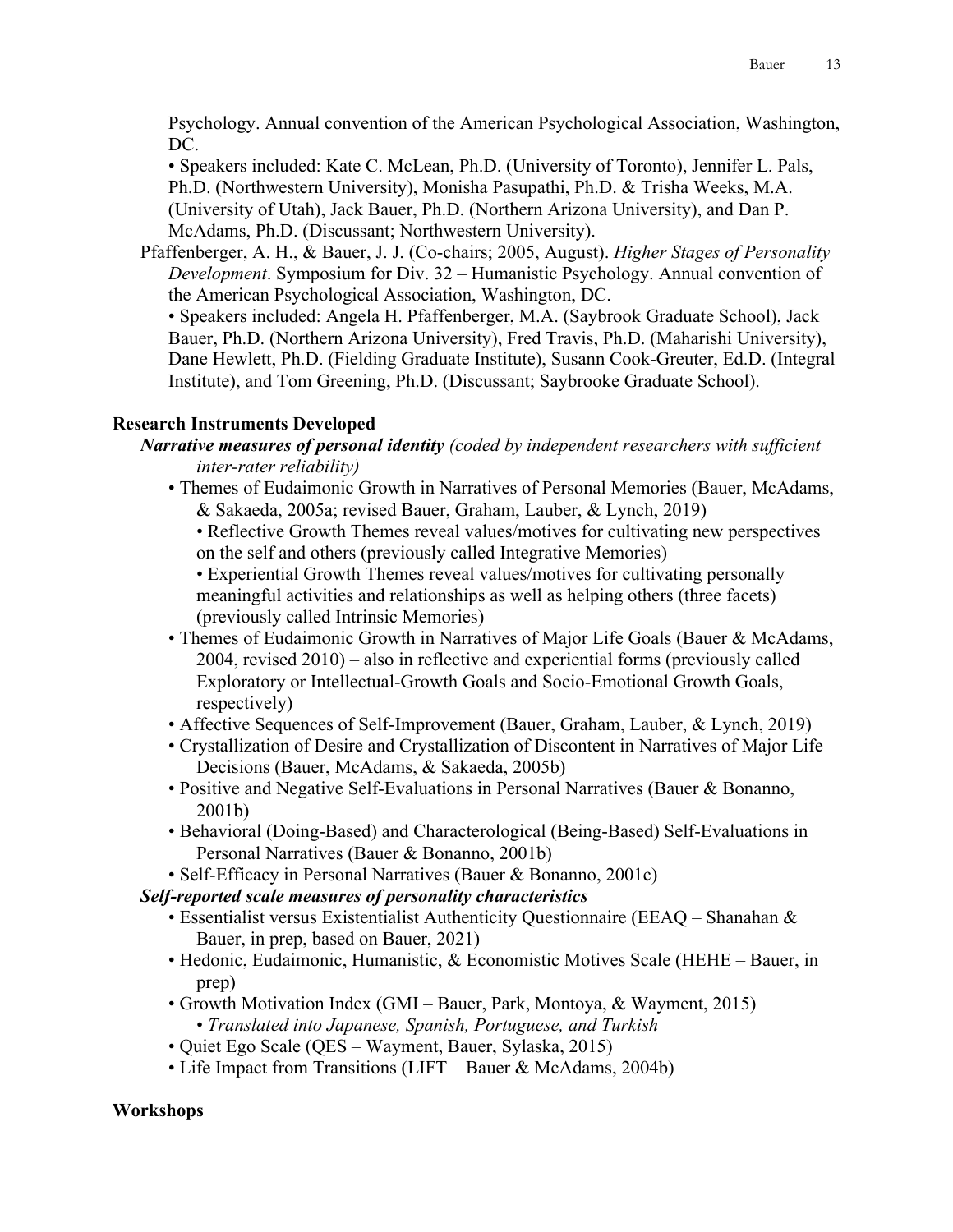- Bauer, J. J. (2015, March). *Coding narratives for flow and meaning-making.* Qualitative Research Lab, Quality of Life Research Center, Claremont Graduate University, Claremont, CA.
- Bauer, J. J. (2010, November). *Distill your point, value your reviewers, and don't bullshit*. Panel participant in the annual Editor's Roundtable for the University of Dayton Research Fellows Series, Dayton, OH.
- Bauer, J. J. (2009, November). *Making sense of personal narratives*. Center for Civic and Urban Engagement, Wittenberg University, Springfield, OH.
- Bauer, J. J. (1998, February). *Leading discussions in the classroom*. Invited to conduct annual teaching workshop for professors and teaching assistants, Catholic University.
- Bauer, J. J. (1991, January). *How to write stories for a newspaper*. Invited to conduct journalism workshop for high school students, Manistique, Michigan.

#### **Manuscript Reviews** (more than 200 as of 12/2019)

*Developmental Psychology Psychology and Aging Journal of Personality and Social Psychology Personality and Social Psychology Review Journal of Personality Journal of Research in Personality Social and Personality Psychology Compass Social Psychological and Personality Science Self and Identity Personality and Individual Differences Journal of Personality Assessment Social Behavior and Personality: An International Journal Social Cognition Review of General Psychology Current Directions in Psychological Science Perspectives on Psychological Science Journal of Happiness Studies Journal of Positive Psychology Motivation and Emotion Cognition and Emotion Memory Mindfulness Applied Cognitive Psychology Narrative Inquiry The Narrative Study of Lives* (edited book series) *Journal of Moral Education Communication Education Journal of Adult Development Personal Relationships Current Psychology Acta Psychologica Research in Autism Spectrum Disorders Settler Colonial Studies*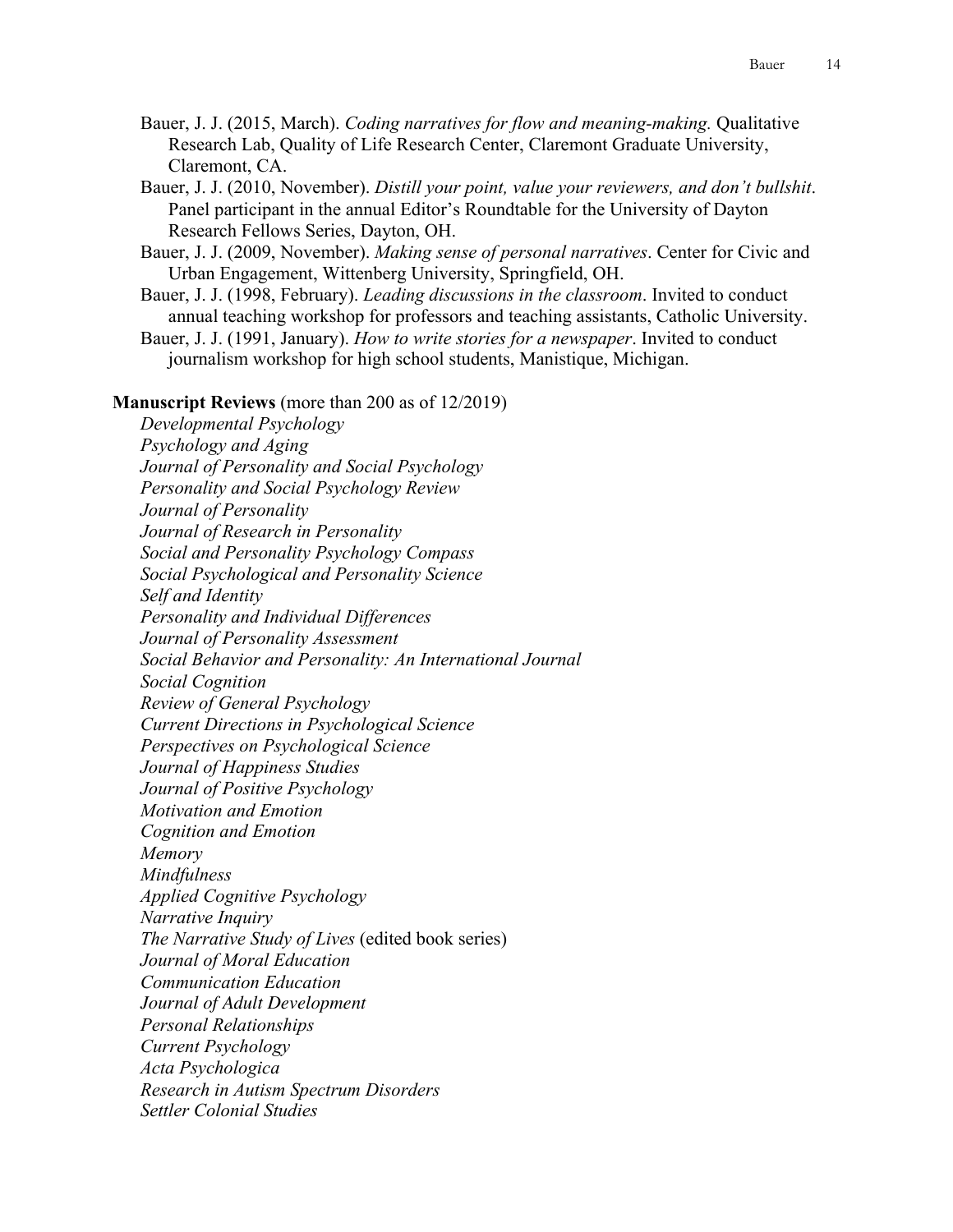Book proposals, chapter manuscripts, and completed book manuscripts for: Lawrence Erlbaum Associates Prentice Hall

American Psychological Association Books

Oxford University Press

Springer

Johns Hopkins University Press

# **Other Professional Service**

External committee member for faculty appointment, Aarhus University, Denmark, 2020 Grant reviewer, Deutsche Forschungsgemeinschaft (German Research Foundation), 2018 Grant reviewer, National Science Foundation, 2015

- External reviewer of tenure and promotion applications of faculty at other institutions: 2013, 2014, 2016, 2017, 2018 (2), 2020, 2021 (2)
- Society for Personality and Social Psychology, liaison to Murray Award committee, 2012- 2013

# **Post-Doctoral Fellow Supervision**

*(Note: The University of Dayton does not have a doctoral program in psychology)* Lucas Keefer, Ph.D., University of Kansas (2014-2016)

*Fellowship funded by the University of Dayton College of Arts and Sciences*

- Joint supervision of postdoctoral fellow for a longitudinal study of adult development
- Hiroko Kamide, Ph.D., Osaka University, Japan (2008-2009)

*Fellowship funded by Japanese government*

- Studied with me at University of Dayton during two extended stays
- Research on narrative identity, growth narratives, and eudaimonia

# **Pre-Doctoral Fellow Supervision**

*(Note: The University of Dayton does not have a doctoral program in psychology)* Lars Bauger, M.A., University College of Southern Norway (2015-2016)

- *Fellowship funded by Norwegian government*
- Robert Bongaardt, PhD, dissertation advisor
- Research on adult personality development and psychological well-being

# **Doctoral Dissertation Committees**

*Reader (Note: The University of Dayton does not have a doctoral program in psychology)*

Marianne Niese (expected 2022). *Topic: A phenomenological study of community college students and mental health.* For Ph.D. in Higher Education Leadership, University of Dayton.

- Dong, Mengxi (2021). *What is it like to be wise? The nomological network and necessary conditions of wisdom*. For Ph.D. in clinical/personality psychology, University of Toronto – Scarborough.
- Weststrate, Nic (2017). *The examined life: Relations among life experience, self-reflection, and wisdom*. For Ph.D. in Developmental Psychology, University of Toronto.
- Minix, Matthew (2016). *Mid-twentieth century approaches to modern psychology*. For Ph.D. in Religious Studies, University of Dayton.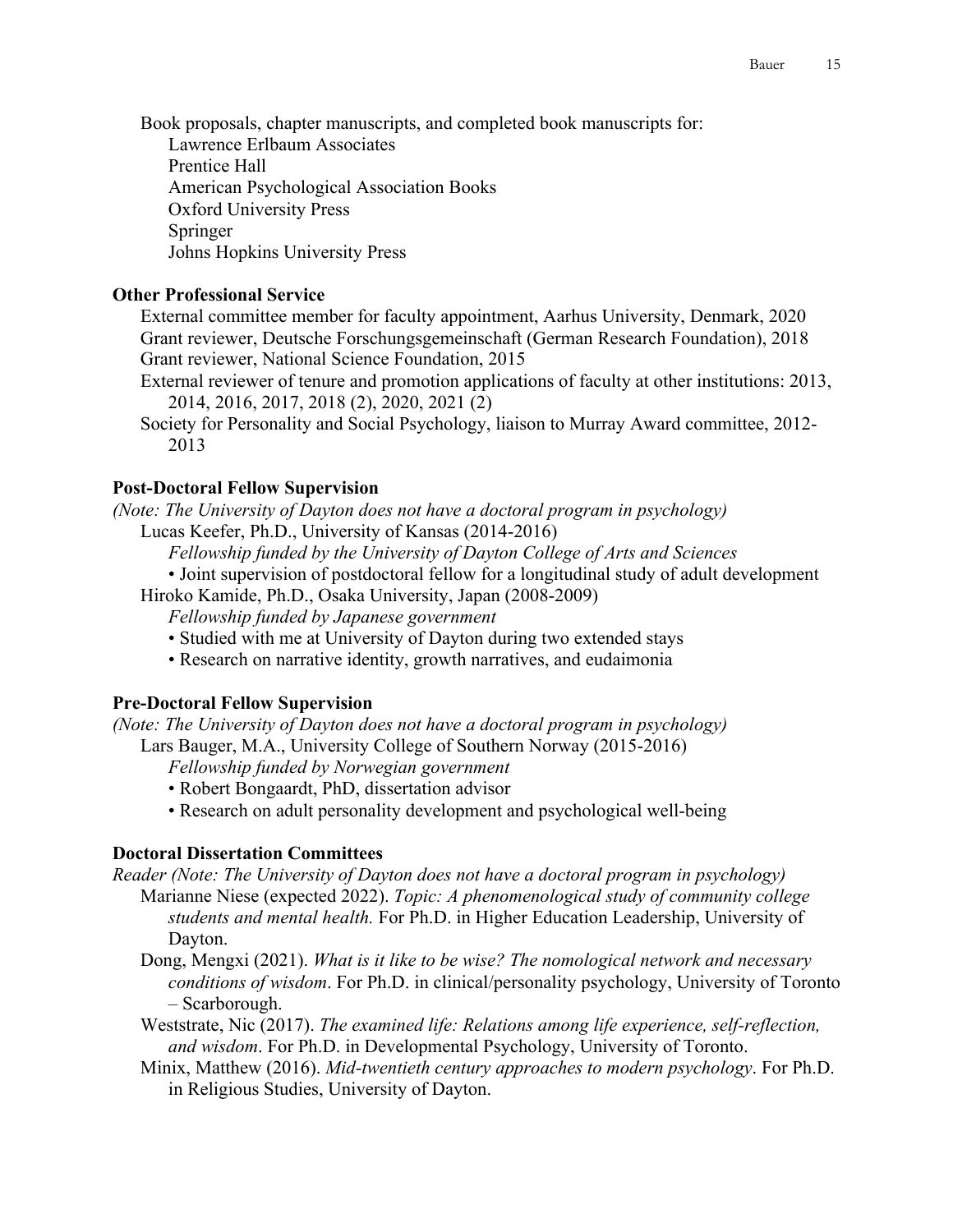- Schwab, Joseph (2015). *The narrative construction of identity in emerging adults: Reflections on the good life*. For Ph.D. in Developmental Psychology, Clark University, Worcester, MA.
- Shafer, Cynthia (2012). *Muslim women on a catholic campus: How muslim women students experience life on catholic campuses*. For Ph.D. in Higher Education Leadership, University of Dayton.
- Millar, Patti (2011). *Altered paths: How personal and social identities change after leaving cultic groups*. For Ph.D. in Clinical Psychology, Fielding Graduate University, Santa Barbara, CA.
- Schwind, Cassandra (2011). *Bad luck comes in threes: A narrative investigation of the impact of multiple traumatic events*. For Ph.D. in Counseling Psychology, Swinburne University of Technology, Melbourne, Australia.

### **Master's Thesis Committees (in General/Experimental Psychology, unless otherwise noted)** *(Note: The University of Dayton ended its M.A. program in Experimental Psychology in 2021)*

*Chair*

- Joe DeBrosse (expected 2021). *Contamination sequences in life stories*. University of Dayton.
- Gabriella Vargas (2020). *Examining generative concern in adults' family stories.* University of Dayton.
- Christopher Jurgens (2020). *Relatedness and well-being in the digital age*. University of Dayton.
- Patti (Brodbeck) Marriott (2018). *The relations of conscientiousness, risk avoidance, growth motivation and Facebook usage and regret.* University of Dayton.
- Colin Shanahan (2018). *Essentialist and existentialist: Measuring two visions of authenticity*. University of Dayton.
- Mitch Brown (2014). *"Train real hard, brother!" The moderating role of identification with masculine role models on male body image processes*. University of Dayton.
- Elissa Lauber (2013). *Perfectionism: Good, bad, or growth?* University of Dayton.
- Ashley Skoda (2011; co-chair). *The relation between self-compassion, depression, and forgiveness*. Clinical Psychology, University of Dayton.
- Nicole Arbuckle (2009). *The effect of reverse stereotype presentation on performance under stereotype threat*. University of Dayton.
- Sun W. Park (2009). *Personality and situational factors in judgments of responsibility*. University of Dayton.
- Joe Schwab (2008). *A social-cognitive perspective on the development of religious thought*. University of Dayton. (Thesis unfinished; moved to PhD program.)
- Stepanie Zolomij (2007). *Self-compassion and psychological disorders*. Clinical Psychology, University of Dayton.
- Carli Moncher (2007). *Adjustment to sexual assault: The predictive strength of selfattributions and self-efficacy*. Clinical Health Psychology, Northern Arizona University.
- Jeremy Royal (2006). *Deciphering the relations among guilt, shame, and religious orientation: Is it all just social anxiety?* Northern Arizona University.

*Supervisor of UD Graduate School Summer Fellowships awarded to:* Joe DeBrosse (2018) Christopher Jurgens (2018)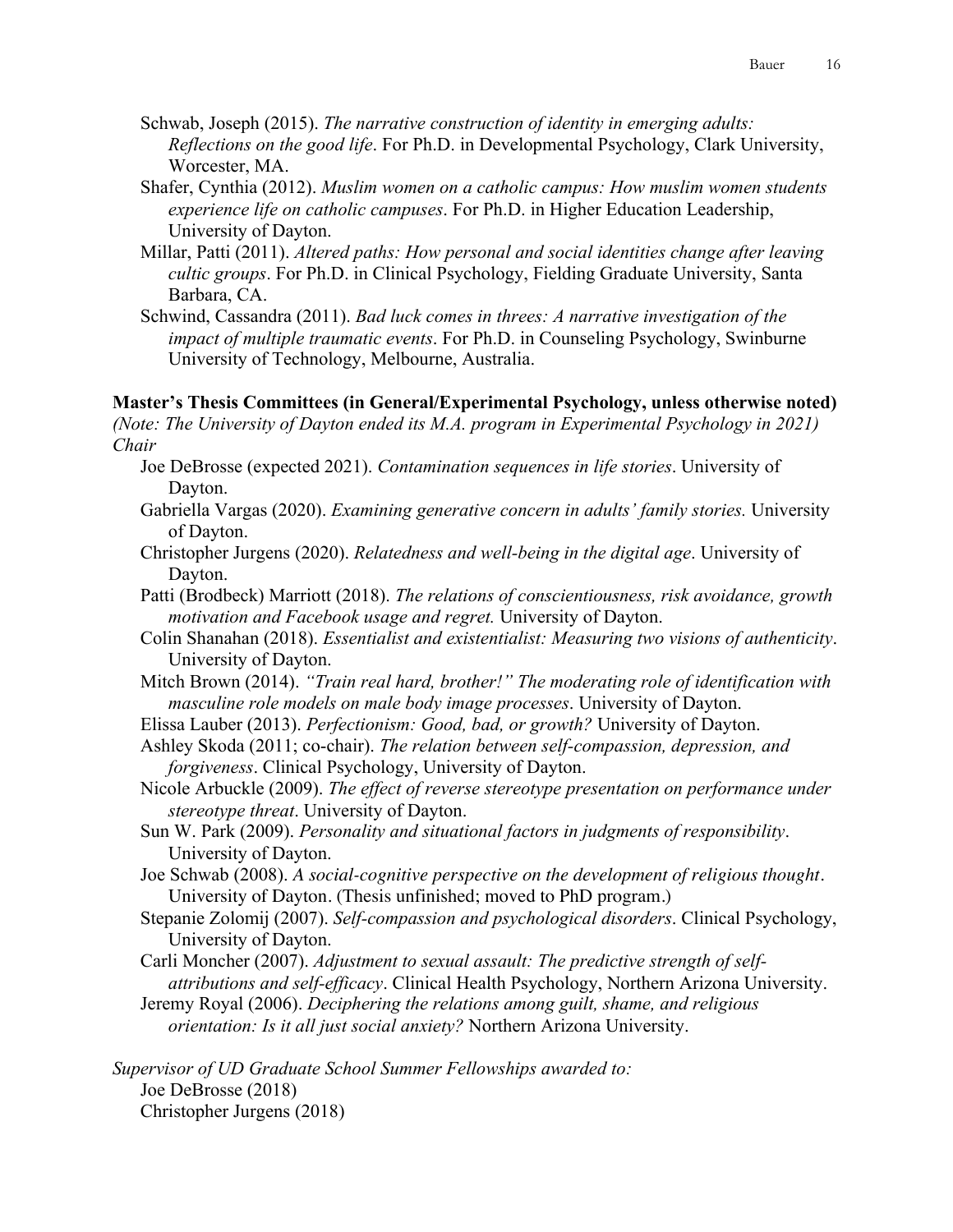Colin Shanahan (2017) Mitch Brown (2013) Elissa Lauber (2012) Sun Park (2008)

### *Reader*

- Brady Wilson (in progress). *TBD.* University of Dayton.
- Kiersten Weatherbie (in progress). *TBD*. University of Dayton.
- Maria Musumeci (2021). *COVID threat perceptions and voting in the 2020 presidential election*. University of Dayton.
- Emily Budde (2020). *The effects of superordinate goals and superordinate identity on outgroup liking and behavioral aggression*. University of Dayton.
- Brandon Porter (2019). *The effect of norm of group interest in response to leader dissent*. University of Dayton.
- Mark Matthews (2018). *Can self-enhancement replace compensatory spending as a means of benefitting psychological well-being? An experimental analysis*. University of Dayton.
- Angela Receveur (2016). *Regulating consequences: The effects of regulatory focus and alcohol expectancies on alcohol consumption in a peer context*. University of Dayton.
- Laura Graham (2015). *The elevated good life: Moral elevation and elevation narratives in relation to eudaimonic well-being*. Claremont Graduate University.
- Julie Prosser (2015). *Under pressure? The relationship between reciprocity, intimacy, and obligation in self-disclosure*. University of Dayton.
- Corie Tippett (2014). *Mediators and moderators of the association between self-silencing and depression*. Clinical Psychology, University of Dayton.
- Haylee DeLuca (2013). *Aggressive humor: Not always aggressive*. University of Dayton.
- Bridget Lynch (2013). *Do autonomous individuals strive for self positivity? A test of the universality of self-enhancement*. University of Dayton.
- Michelle Lanham (2011). *Gratitude and burnout among mental health care providers*. Clinical Psychology, University of Dayton.
- Jennifer Farrell (2010). *Forgiveness, mood, and attachment style*. Clinical Psychology, University of Dayton.
- Nicole Matros (2009). *Motivations for forgiveness*. Clinical Psychology, University of Dayton.
- Jessie Beauvais (2007). *Emotional intelligence of high school teachers*. Clinical Psychology, University of Dayton.
- Courtney Irwin (2005). *Motivation for gambling in senior adults*. Northern Arizona University.
- Laura Minch (2005). *Relatedness and flow in female athletes: Team versus individual sports*. Northern Arizona University.
- Kelly James (2004). *Achievement goal motivation and academic performance*. Northern Arizona University.

### **Undergraduate Honors Thesis Committees**

#### *Chair*

- Ashley Ann Marshall (2015). Personal development when studying abroad. University of Dayton.
- Matt Graci (2011; Co-Chair). *The false consensus effect of virtue*. University of Dayton.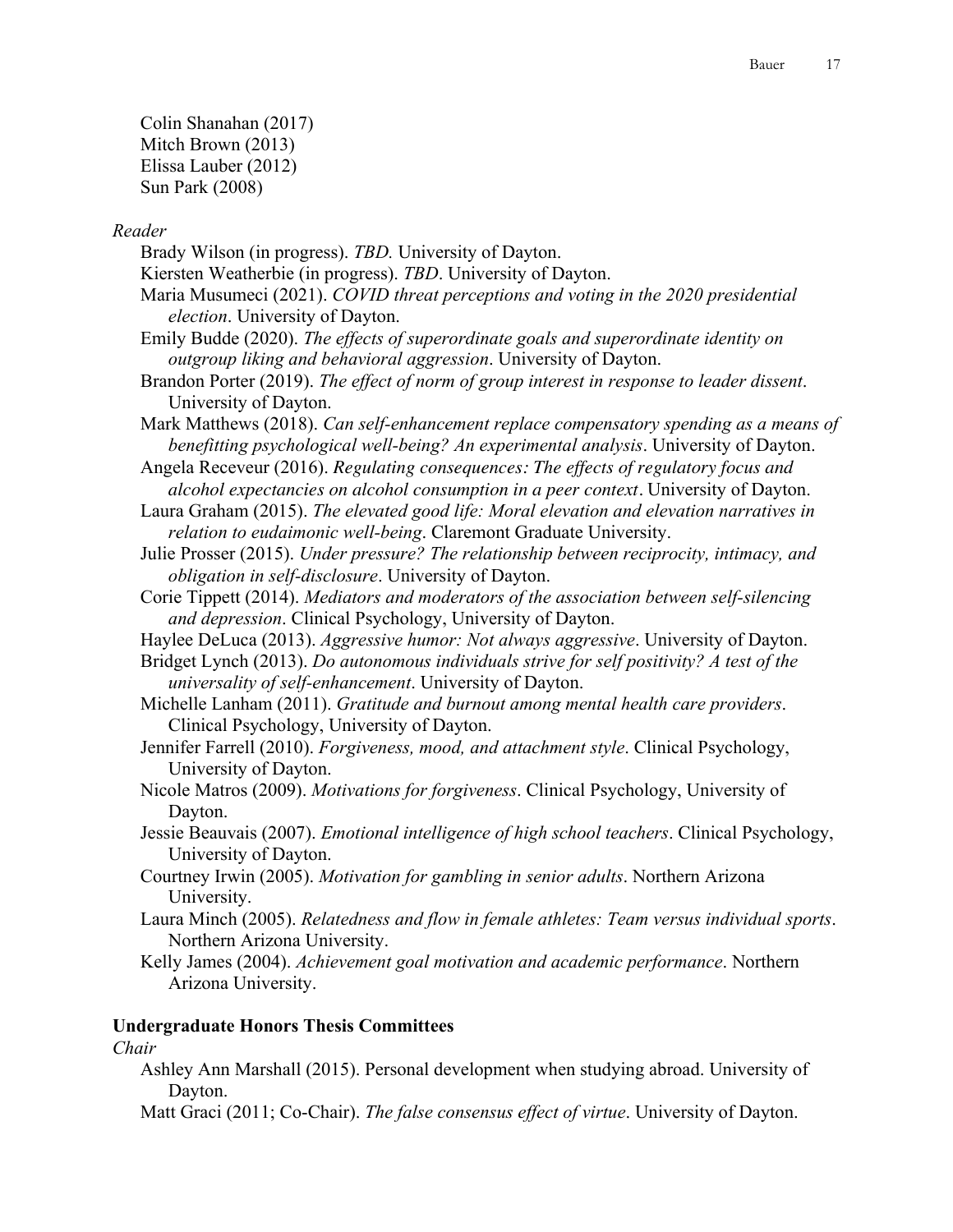LeeAnn Chomanics (2010). *Drinking attitudes and behaviors*. University of Dayton.

Lindsay Richerson (2006). *The effects of spirituality on life satisfaction and well-being*. Northern Arizona University.

# *Reader*

Courtney Zanocco (2001). *A narrative study of voluntary adult career transitions: Positive return to the real self*. Northwestern University.

Amanda Fanniff (2001). *A narrative study of religious conversion: The role of attachment in religious behavior*. Northwestern University.

# **University Committee Service**

*University of Dayton*

*University*

- University Tenure and Promotion Committee (2016-2017)
- University of Dayton Research Institute, Research Council (2013-2016)
- University Library Committee (2010-2013)
- University of Dayton Research Institute Website Committee (2010-2011)

*College of Arts and Sciences*

- Strategic Planning Committee, Team for Faculty Scholarship (Co-Leader, 2016)
- College Tenure and Promotion Committee (appointed 2013-2014; elected 2014-2017)
- Forum on Leadership, Human Values, and the Social Sciences (Chair, proposal 2014)
- Social Sciences Symposium (Chair, 2010-2013)
- Roesch Chair Lecture Series (Chair, 2010 2013)
- Learn, Lead, & Serve Scholarship Selection Committee (2010 2013)
- UD/Dayton Program Committee (2010 2011)

*Department of Psychology*

• Summer Study Abroad Committee (Chair, co-chair 2015-present)

• Department Tenure and Promotion Committee (2009-present; Chair 2011-2012, 2015- 2017)

- Faculty Affairs Committee (Chair 2007-08, Chair 2009-2012; 2019-2020)
- Faculty Search Committees (Chair, 2009-2010, Chair 2011-2012; 2007-2008, 2008-
- 2009, 2009-2010, 2010-2011, 2011-2012, 2012-2013, 2017-2018, 2021)
- Search Committee for Department Chair (Chair, 2009)
- Colloquium Committee (Chair, 2007-2010)
- Undergraduate Curriculum Committee (2007-2012)
- Graduate Program Committee, M.A. in General/Experimental Psychology (2006-2021)

*Northern Arizona University*

*College of Social and Behavioral Sciences*

- Strategic Planning Committee (2005-06)
- Curriculum Committee (2002-05)

*Department of Psychology*

- Undergraduate Program Committee (2002-06; Chair 2005-06)
- Academic Assessment Committee (2005-06)
- Faculty Annual Review Committee (2004-06)
- Faculty Search Committees (5) (2003-06)
- Graduate Program Committee, M.A. in General Psychology (2002-06)

### **Teaching/Service in Summer Study Abroad Programs at the University of Dayton**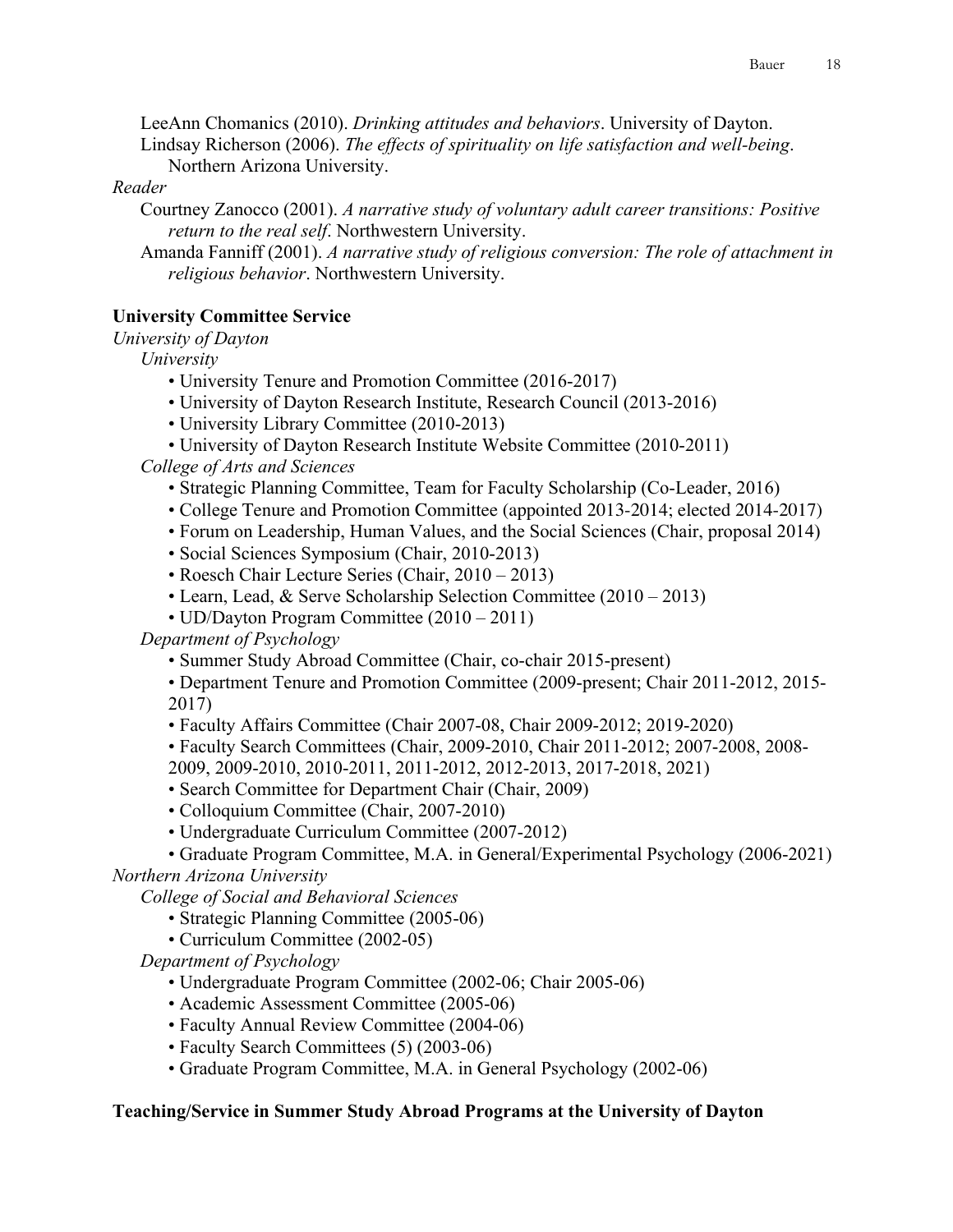Barcelona (June-July 2017) London (June-July 2014; Program Coordinator) Paris (May-June 2011; Program Coordinator) Paris (May-June 2009)

### **Memberships**

Society for Personology Society for Personality and Social Psychology Narrative Research Group (founding member) Association for Research in Personality International Society for the Science of Existential Psychology Society for Humanistic Psychology Society for General Psychology Society for Theoretical and Philosophical Psychology Association for Psychological Science (former) American Psychological Association (former)

### **Dissertation and Thesis**

Dissertation (1999): *Constructing narrative identity while adapting to major life change* Thesis (1997): *Making sense of stories that make sense of life: The theory, methods, and reliability of the Meanings in Life Coding System*

#### **Strategic Planning** *(some items are also listed elsewhere)*

# *Academic*

Co-Leader, College Strategic Planning Committee for Faculty Scholarship, UD, 2016 Member, College Strategic Planning Committee, NAU, 2005-06

#### *Corporate*

Consultant for Strategic Planning and Marketing, OGT Inc., Cleveland, OH, 1993-97 Liaison to Executive Strategic Planning Committee, Harris Bank, Chicago, IL, 1992 *Civic*

Member, Strategic Planning Board, Schoolcraft County, MI, 1990-91

#### **Media Stories Authored** *(as a professor)*

- Bauer, J. J. (2011, Summer). Your story, your self: Life stories and the science of happiness and meaning. *University of Dayton Magazine, 3*, 33-37.
- Bauer, J. J. (2011, September 7). Taking stock of 9/11. *CNBC, Dayton Business Journal*, and numerous other websites.

### **Selected Academic Media Relations**

- *HurrySlowly podcast* (2019). "The quiet ego," interview of Scott Barry Kaufman by Jocelyn K. Glei
- *Psychology Today* (2019). "Shhhh…is your ego too loud?" Story on the quiet ego by Michelle McQuaid.
- *YouTube, University of Dayton website* (2019). 90-second video, "How to be happy," produced by Mike Kurtz
- *Scientific American* website (2018). "The pressing need for everyone to quiet their egos," by Scott Barry Kaufman (and several articles based on this one, e.g., Forbes magazine)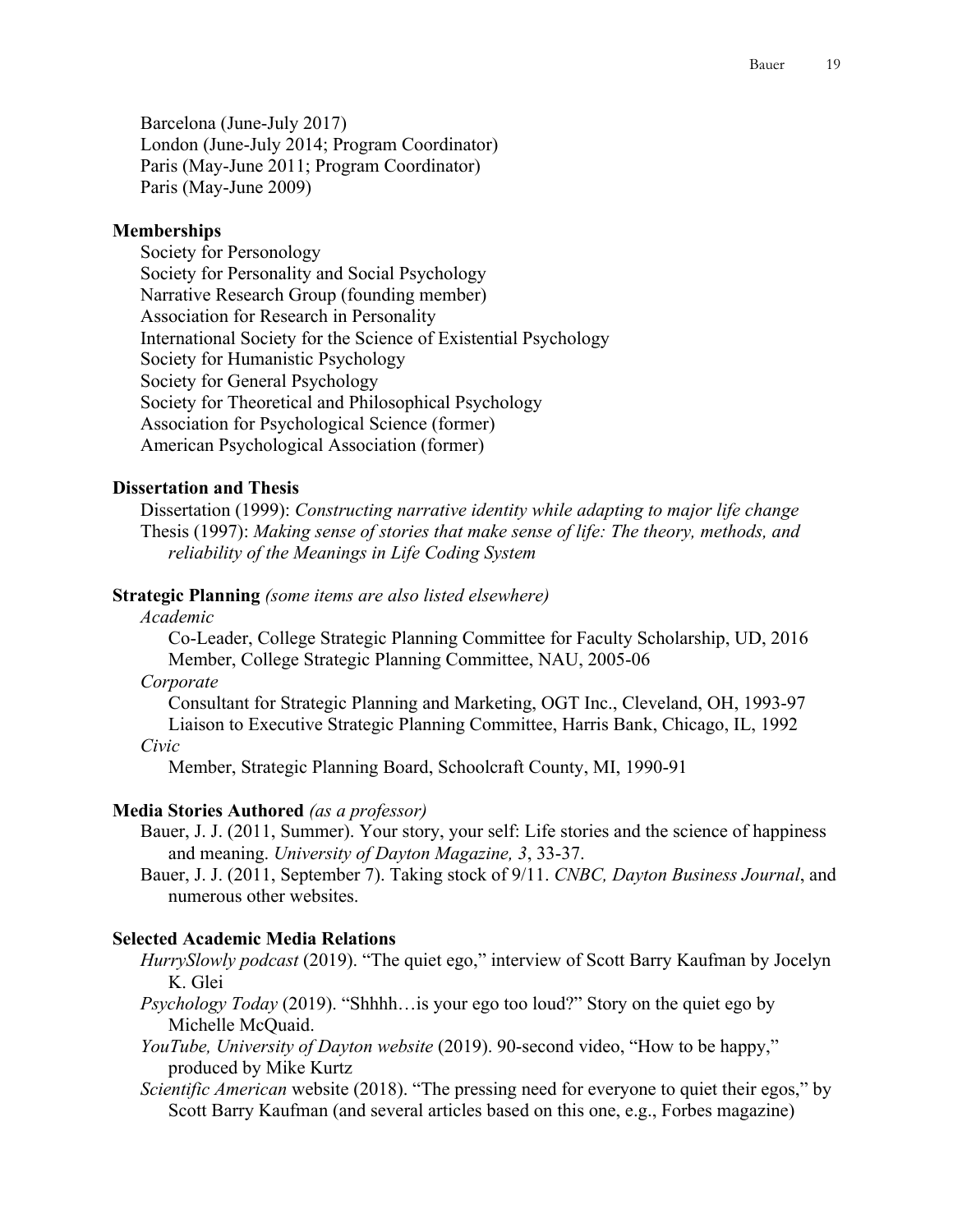- *Medium Magazine: The New New* (2018). Story on personal growth by Maggie Puniewska, "When Self-Help Just Makes Your Life Worse," in part based on recent *J of Personality* article, "What Growth Sounds Like…"
- *Spark* (2018), news magazine in Liberty Township, Ohio. Story on happiness and self-care by Megan Finke
- *The Quiet Revolution website: www.quietrev.com* (2015). Story on the quiet ego (Wayment & Bauer, Eds., 2008) by Scott Barry Kaufman for Susan Cain's website
- *University of Dayton Magazine* (2014). Interviewed by Audrey Starr for story on the upcoming longitudinal study of alumni's adult development
- *WDTN 2 News* (2014). Interviewed by Alexa Ashwell for a TV news story on the emotional impact of cold weather and how to boost your mood
- *Scientific American Mind* (2013). My co-edited book, *Transcending Self-Interest: Psychological Explorations of the Quiet Ego*, was featured as suggested reading in an article, "Letting go of self-esteem," by Jennifer Crocker and Jessica Carnevale
- *University of Dayton Magazine* (2013). Interviewed by Audrey Starr for how-to column on "How to host a (mostly healthy, pretty happy) holiday meal."
- *Huffington Post* (2013). Research featured in "The joys of generativity in midlife" by Susan Krauss Whitbourne
- *Healthymagination.com* (2012). Story, "Can a Quiet Ego make you healthier?" by Dan Ferber
- *University of Dayton website* (2011). Video on happiness, produced by Mike Kurtz
- *Dayton Daily News* (2012). Story on the psychology of giving up and doing things for Lent. Interviewed by Meredith Moss
- *Dayton Daily News* (2011). Story on 10<sup>th</sup> anniversary of 9/11. Interviewed by Mark Fisher *Chicago Tribune* (2011). Story on happiness research. Interviewed by Cheryl McCarthy *Whole Living Journal* (2011). Reprint of UD Alumni Magazine article
- *Prevention Magazine* (2010). Interviewed by Fran Smith for story on posttraumatic growth
- *University of Dayton Magazine* (2010). Interviewed by Matt DeWald for how-to column on meaning, happiness and science
- *Dayton Daily News* (2010). Interviewed by Chelsea Levingston for story on how people can and do reinvent themselves for career changes
- *American Psychological Association Monitor* (2010). Interviewed by Sadie Dingfelder for story on narrative psychology
- *More* magazine (2009). Interviewed by Susan Crandall for story on mid-life women's personality changes and making major life transitions
- *Troy Daily News* (2009). Interviewed by David Fong for story on parental involvement in their children's sports
- *Elle Magazine* (2009). Interviewed by Louisa Kamps for story on making life decisions. Featured my research on "crystallization of desire" versus "crystallization of discontent" from *Journal of Research in Personality* (2005)
- *University of Dayton Flyer News* (2008). Interviewed by Kelsey Canoon for story on the Millennial Generation
- *Best Life* magazine (2008). Interviewed by Mike Zimmerman for story and book on personal growth and defining moments in life
- *Psychology Today* (2006). Interviewed by Kathleen McGowan for story on posttraumatic growth. Featured my research on the optimal balance of positive and negative selfevaluation from *Journal of Personality* (2001)